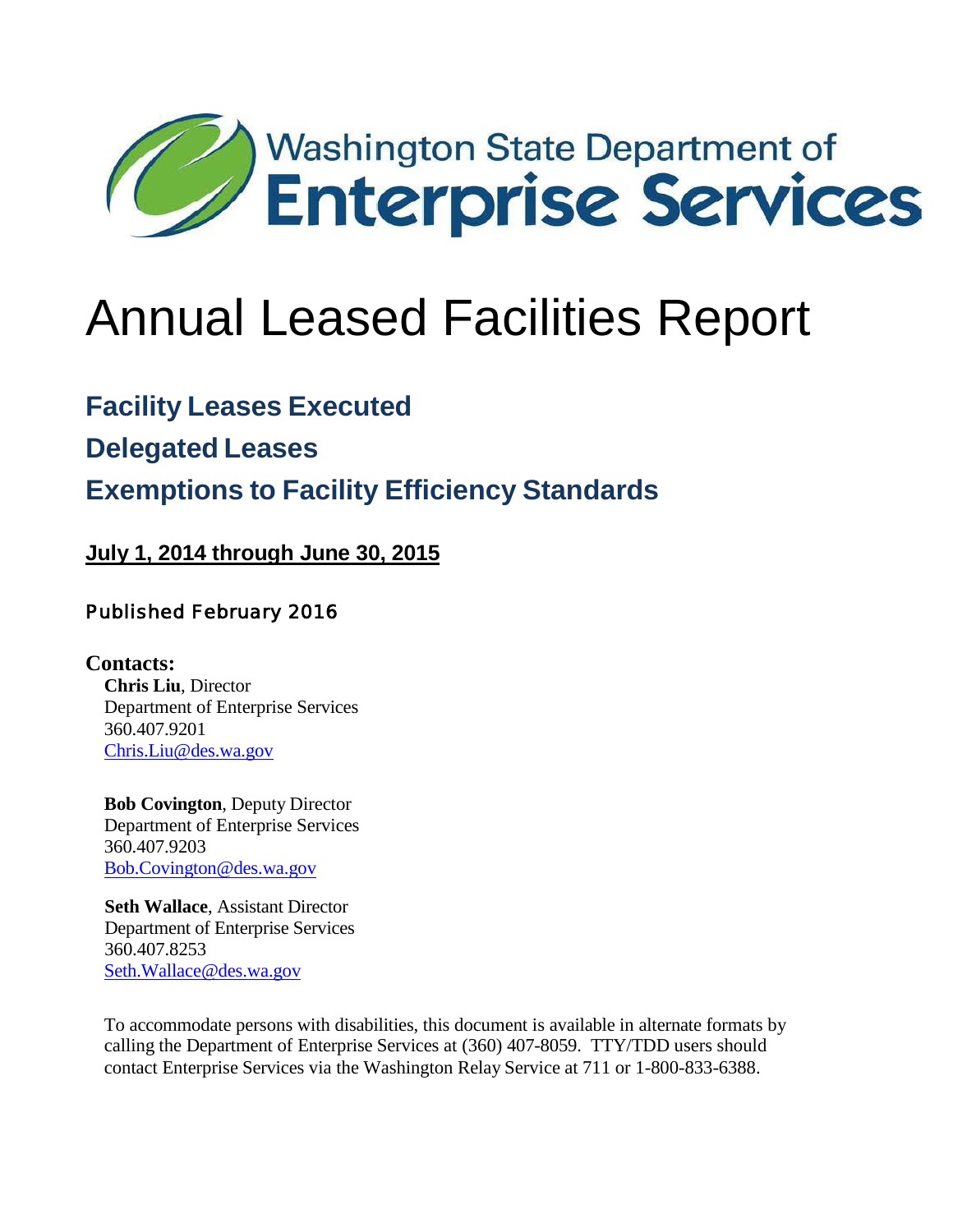#### **PREFACE**

RCW  $43.82.010<sup>1</sup>$  $43.82.010<sup>1</sup>$  $43.82.010<sup>1</sup>$  requires the Department of Enterprise Services (DES) to report annually to the appropriate committees of the Legislature and Office of Financial Management (OFM) with information related to the leasing of real estate for state agencies and other state organizations. The applicable sections of the RCW are:

#### **Report 1**: Facility Leases Executed

RCW 43.82.010 (15): The department of enterprise services shall report annually to the office of financial management and the appropriate fiscal committees of the legislature on facility leases executed for all state agencies for the preceding year, lease terms, and annual lease costs. The report must include leases executed under RCW 43.82.045 and subsection (12) of this section.

#### **Report 2**: Delegated Leases

RCW 43.82.010 (12): The director of enterprise services may delegate any or all of the functions specified in this section to any agency upon such terms and conditions as the director deems advisable. By January 1 of each year, beginning January 1, 2008, the department shall submit an annual report to the office of financial management and the appropriate committees of the legislature on all delegated leases.

#### **Report 3**: Exemptions to Facility Efficiency Standards

RCW 43.82.010 (2): Except for real estate occupied by federal agencies, the director shall determine the location, size, and design of any real estate or improvements thereon acquired or held pursuant to subsection (1) of this section. Facilities acquired or held pursuant to this chapter, and any improvements thereon, shall conform to standards adopted by the director and approved by the office of financial management governing facility efficiency unless a specific exemption from such standards is provided by the director of enterprise services. The director of enterprise services shall report to the office of financial management and the appropriate committees of the legislature annually on any exemptions granted pursuant to this subsection.

This document provides an overview of the part of the state of Washington's real estate portfolio that is under DES's authority, highlights initiatives and actions occurring during Fiscal Year 2015, as well as a more detailed analysis of the specific areas required by statute.

<span id="page-1-0"></span><sup>&</sup>lt;sup>1</sup> RCW 43.82 - State Agency Housing: [\(http://apps.leg.wa.gov/RCW/default.aspx?cite=43.82\)](http://apps.leg.wa.gov/RCW/default.aspx?cite=43.82)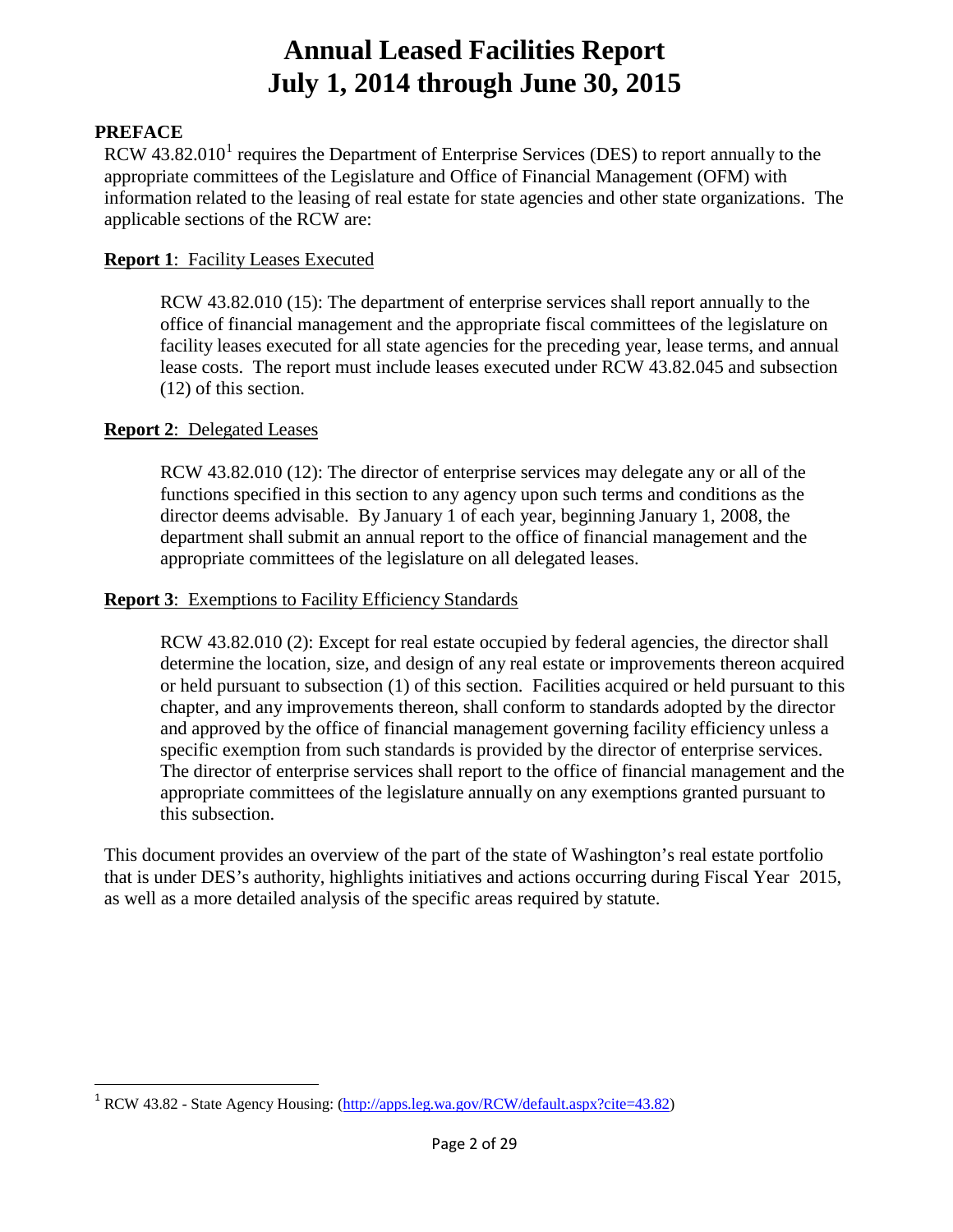### **Table of Contents**

| Leases Executed for Facilities in the Planning Stage of Development or Under Construction  12 |  |
|-----------------------------------------------------------------------------------------------|--|
|                                                                                               |  |
|                                                                                               |  |
|                                                                                               |  |
|                                                                                               |  |
|                                                                                               |  |
|                                                                                               |  |
|                                                                                               |  |
|                                                                                               |  |
|                                                                                               |  |
|                                                                                               |  |
|                                                                                               |  |
|                                                                                               |  |
|                                                                                               |  |
|                                                                                               |  |
|                                                                                               |  |
|                                                                                               |  |
|                                                                                               |  |
|                                                                                               |  |
|                                                                                               |  |
|                                                                                               |  |
|                                                                                               |  |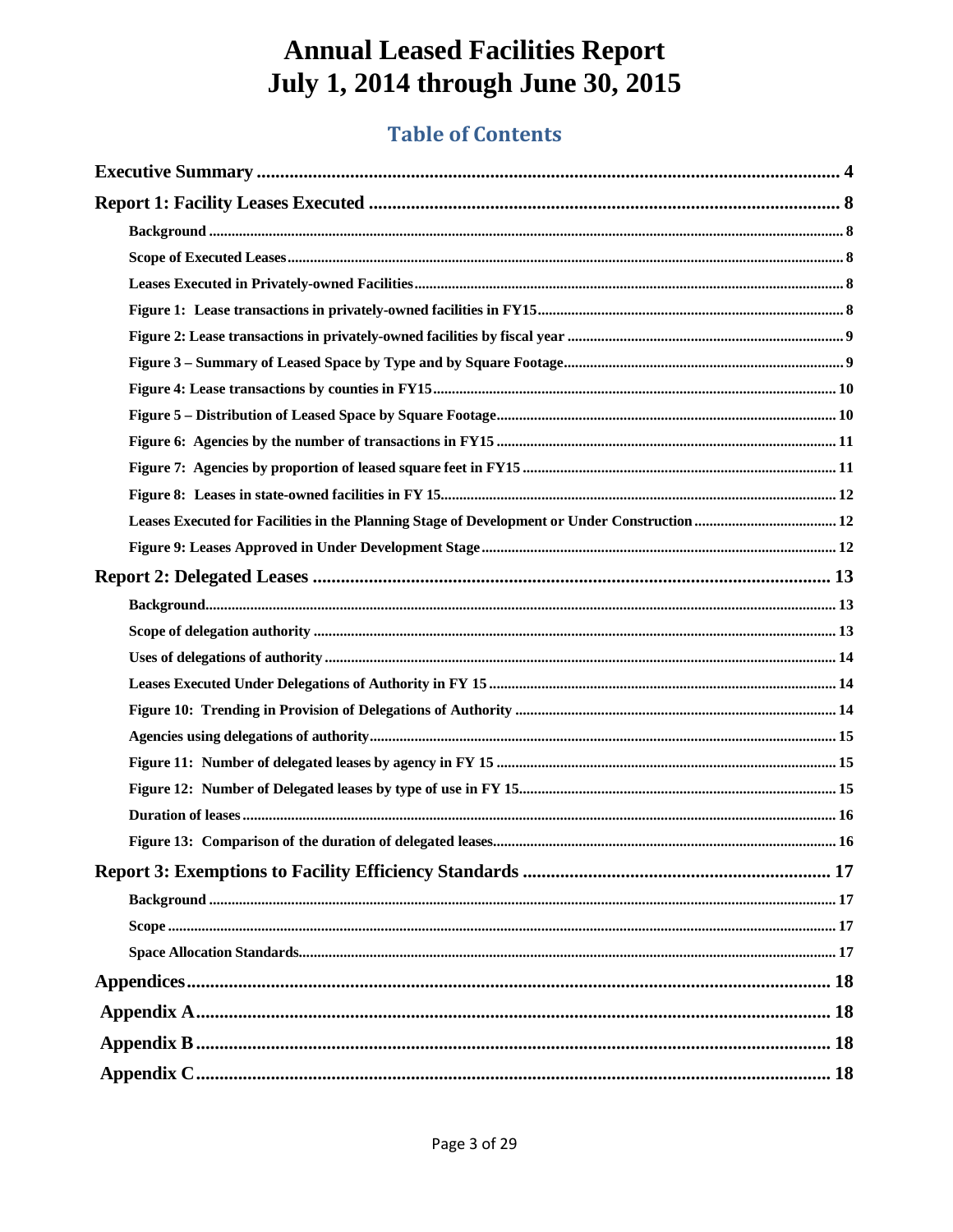### <span id="page-3-0"></span>**Executive Summary**

Real property is a strategic asset of the state, and effectively managing these valuable state resources is one of the core business functions of the Department of Enterprise Services (DES). DES has both the responsibility and authority to conduct the acquisition of leases for private space by and for state agencies. A central principle in the DES model for real estate is the concept that the state can derive the greatest value for its investment in real estate assets when it employs a comprehensive real estate portfolio management approach. The leasing program is focused on developing a series of coordinated policies and best practices to effectively support, oversee, and execute lease contracts for spaces needed by state agencies.

#### **Requirement and Scope**

State law (RCW [43.82.010\)](http://apps.leg.wa.gov/rcw/default.aspx?cite=43.82.010) requires DES to submit an annual report to the Legislature and Office of Financial Management (OFM) regarding three aspects of leasing for state agencies and other state entities:

- Facility Leases Executed
- Delegated Leases

<span id="page-3-1"></span> $\overline{a}$ 

• Exemptions to Facility Efficiency Standards

State law grants real estate authority to several state agencies. This report covers only state-owned and leased facilities for which DES has authority and responsibility. This report covers activity in Fiscal Year (FY) 2015 (July 1, 2014 through June 30, 2015).

#### **Summary of Real Estate Actions in FY 2015**

During FY2015, DES completed the following real estate activities:

- Executed 148 leases in privately-owned facilities worth more than \$29.9 million annually involving about 1.8 million square feet.
	- $\checkmark$  DES lease negotiations during this period resulted in \$79[2](#page-3-1),600 in cost avoidance<sup>2</sup> for the first year of the lease term. Over the first five years of the lease term, cost avoidance will total nearly \$4 million.
- Executed 8 leases or "occupancy agreements" in state-owned facilities worth nearly \$190,917 annually involving over 13,000 square feet.
	- $\checkmark$  Continuing transition from "leases" to "occupancy agreements."

<sup>&</sup>lt;sup>2</sup> Cost avoidance is a comparison of negotiated rent rates to market rates for office or warehouse leases that are  $5,000$ SF or greater for lease terms greater than two years. Market rates are obtained from CoStar Group market data used by most industry professionals, broker reports in major metro areas, the CBA (Commercial Broker Association), and other market information sources.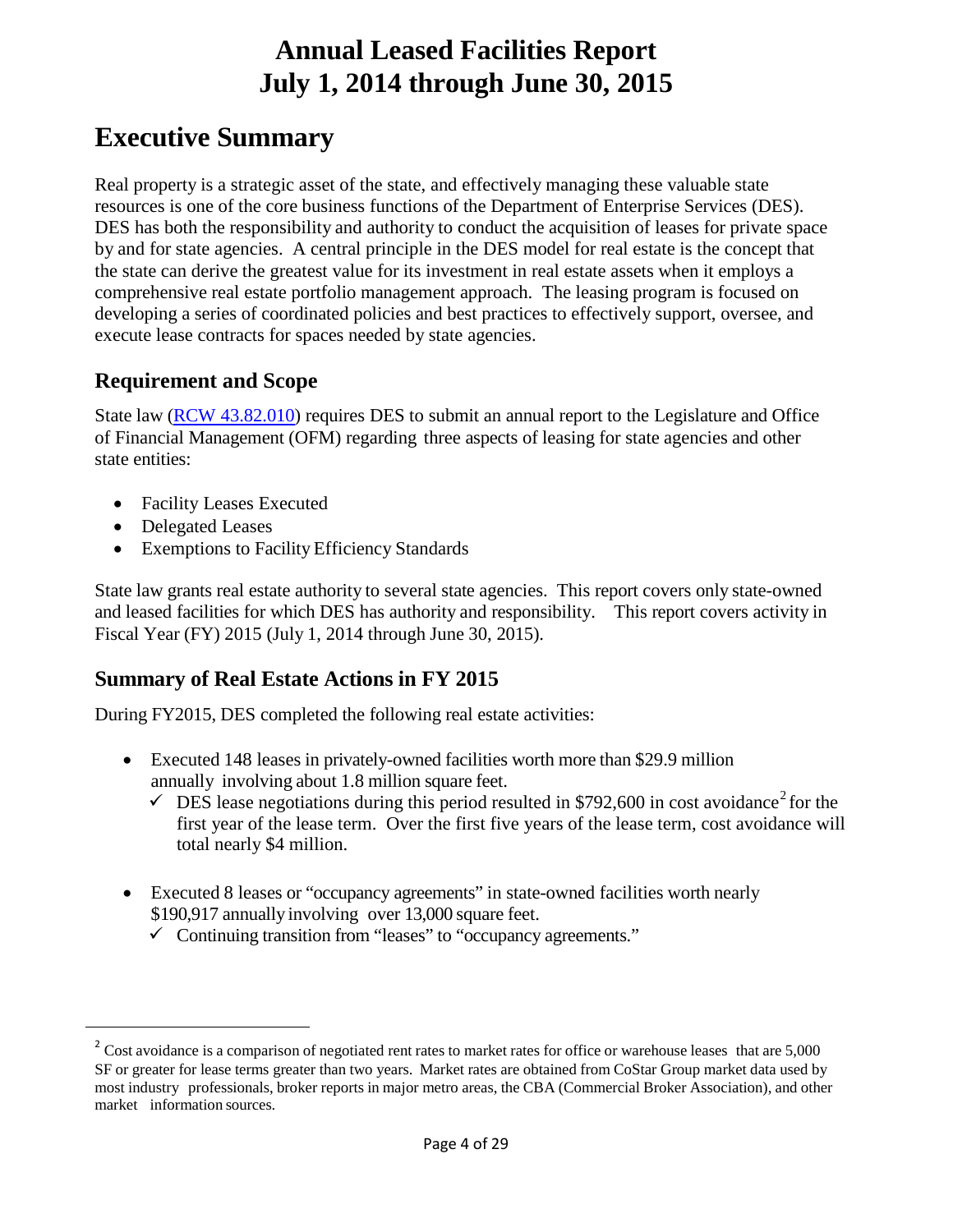- Reviewed and approved 77 leases executed by various state agencies and organizations through delegations of authority worth approximately \$1.1 million annuallyinvolving approximately118,000 square feet.
- Acquired a new real estate management system to replace the existing 25-year-old database that is no longer supported. This system will automate manual processes, improve access to data, and support data-driven decision making.
- DES put in place a real estate broker convenience contract with 15 real estate firms in Benton, Clark, King, Pierce, Thurston, and Spokane counties. The contract allows DES Real Estate Services to contract for transactional activities, market analysis and targeted real estate consultancy.
- DES initiated the review and update of space standards in March 2015, collaborating with representative agency leaders and facility professionals to develop meaningful space standards.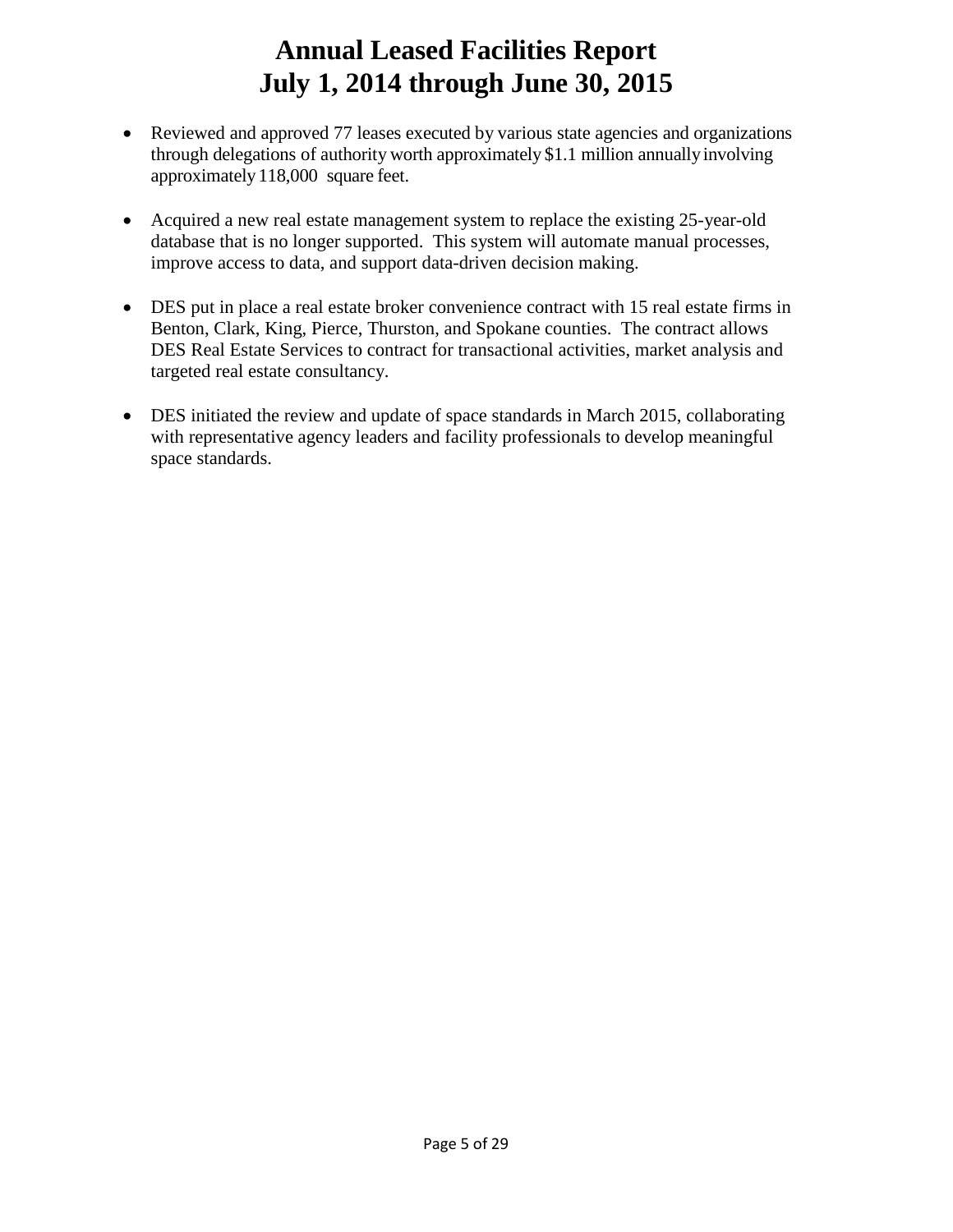**July 1, 2014 through June 30, 2015**

### **Context**

#### **State Real Estate Portfolio**

According to the OFM [Facilities Inventory System Report 2015](http://www.ofm.wa.gov/budget/facilities/documents/FacilitiesInventorySystemReport2015.pdf) as self-reported by state organizations, the state owns or manages approximately 115 million square feet for all space types and includes:

- Approximately 101 million square feet of state-owned space (88 percent of the total)
- Approximately 14 million square feet of leased space (12 percent).

The state currently has a hybrid decentralized model for authority over real estate. The *Facilities Inventory System Report* identifies three authorities: (1) Department of Enterprise Services, (2) other state agencies owning or leasing through statutory authorization or exemption [\(RCW](http://apps.leg.wa.gov/rcw/default.aspx?cite=43.82.010) [43.82.010](http://apps.leg.wa.gov/rcw/default.aspx?cite=43.82.010) (13) and others), and (3) higher education institutions (RCW 28B.10.020).

The portfolio overseen by DES (owned and leased<sup>[3](#page-5-0)</sup>) is a small subset of the state's total, encompassing a diverse portfolio of over 700 leases in privately-owned and 300 in state-owned properties. This includes leases of all types, from offices to warehouse and storage units to parking lots, boat moorage and air monitoring sites. Real Estate Services leased portfolio totals more than 10 million square feet and annual rents totaling over \$160.8 million. $4$ 

DES does not execute leases for all state agencies and state entities. Some state organizations have independent statutory authority to acquire and dispose of real estate as referenced in [RCW](http://apps.leg.wa.gov/rcw/default.aspx?cite=43.82.010) [43.82.010 \(](http://apps.leg.wa.gov/rcw/default.aspx?cite=43.82.010)13):

- State colleges and universities for research and experimental purposes;
- Departments of Natural Resources, Fish and Wildlife, Transportation, and State Parks and Recreation Commission *for purposes other* than the leasing of offices, warehouses, and real estate for similar purposes.

And/or in separate authorizing statutes:

- Health Benefit Exchange (RCW 43.71.020)
- Commodities Commissions (RCW 15.04.200)

DES has statutory responsibility for the management, operation, and maintenance of the Capitol Campus and oversight of the state's process for leasing space. DES leases space in state-owned buildings to state agencies and on their behalf in private sector buildings, as well as spaces of other governmental (federal and local) entities. In this role, DES has primary fiduciary responsibility to provide facilities that meet the business and operational needs of the state agencies at optimal pricing, based on availability within the market.

The scope of this report addresses only the leases in DES owned or managed facilities and leases in private sector facilities over which DES has authority.

<span id="page-5-0"></span><sup>&</sup>lt;sup>3</sup> This includes leases derived as a result of a delegation of authority from DES to an agency.

<span id="page-5-1"></span> $4$  DES leases are not just confined to "facilities" as defined in the Facilities Inventory System (FIS). That is why there is a difference between number of square feet and leases referenced in OFM's *FIS Report* and in DES's *LIS*.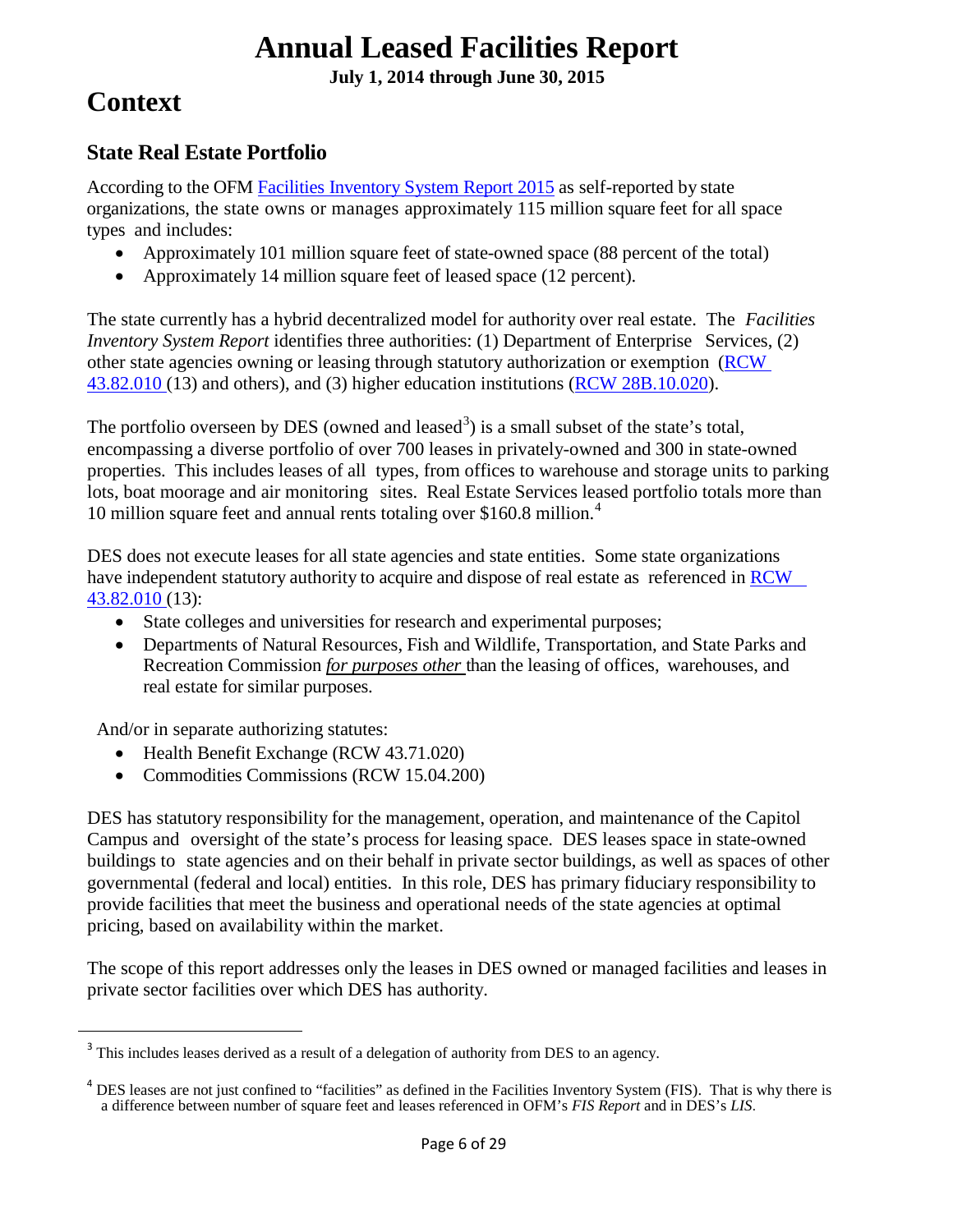**July 1, 2014 through June 30, 2015**

# **Major Initiatives/Strategies in FY15**

#### **1. Real Estate Management System**

DES procured a new real estate management system and implemented it in early January 2016. The new real estate management system (Tririga/IBM) replaced an outdated 25-year-old Access database that is no longer supported. The real estate management system will automate cumbersome manual processes, support data-driven decision making, and allow staff to be more effective and efficient in delivery of professional real estate services.

#### **2. Regional Brokerage Services Convenience Contract**

DES put in place a real estate broker convenience contract with 15 real estate firms in Benton, Clark, King, Pierce, Thurston, and Spokane counties. The contract allows Real Estate Services to contract for transactional activities, market analysis and targeted real estate consultancy.

#### **3. Establish Meaningful Space Standards and Exemption Management Practices**

<span id="page-6-0"></span>As we reported in last year's report to the Legislature, it became apparent that the historical approach to the management of space and exceptions to space standards requires more rigor, transparency, and accountability to ensure the state is making the most effective use of limited resources. In March 2015, DES initiated a collaborative effort with the leadership and facility professionals of representative customer agencies to evaluate and update the space allocation standards that were last updated in 2009. DES believes that the proposed standards will provide a significant opportunity for future cost avoidance and support effective management of the state's real estate portfolio.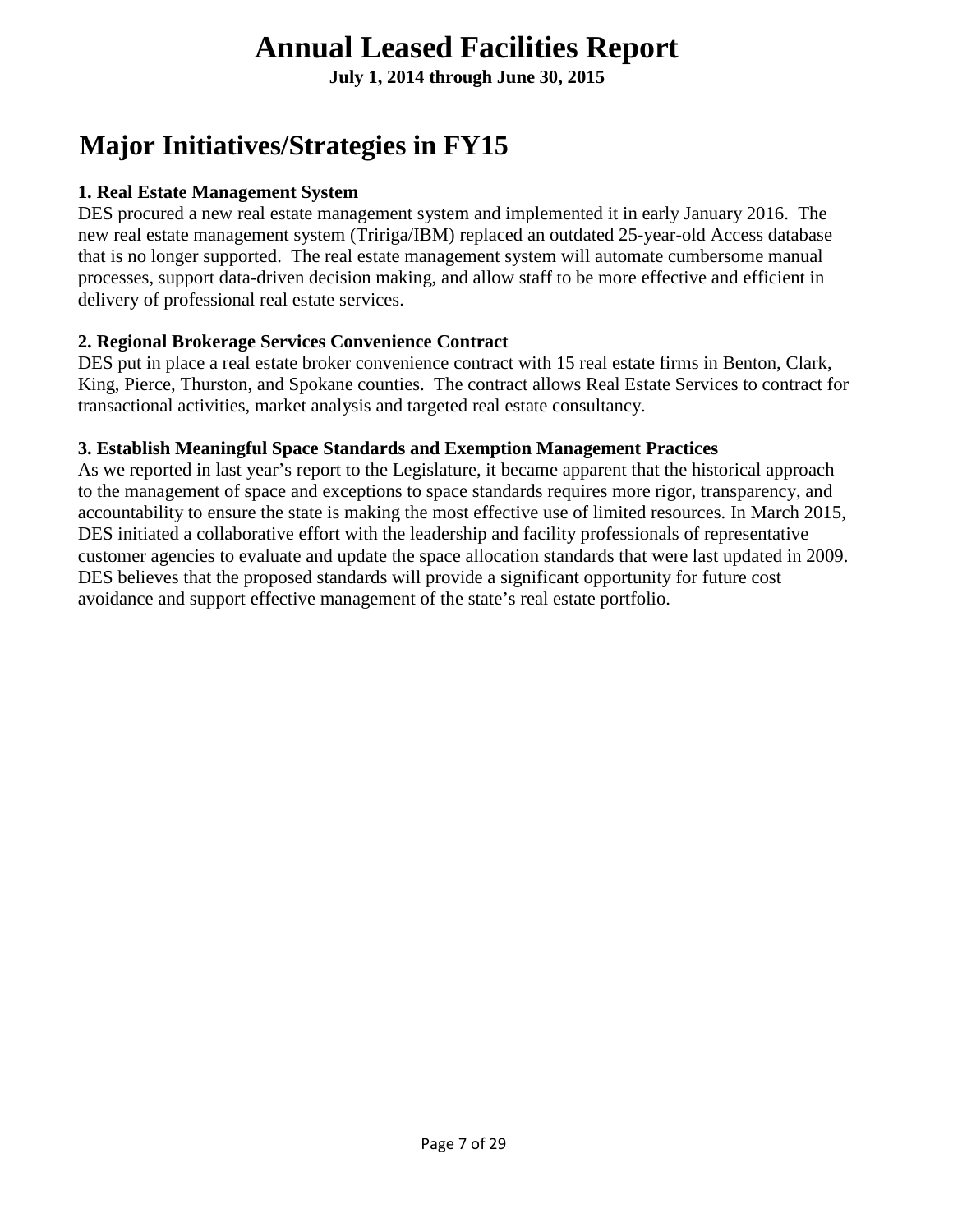**July 1, 2014 through June 30, 2015**

### **Report 1: Facility Leases Executed**

#### <span id="page-7-0"></span>**Background**

The director of the Department of Enterprise Services (DES) has the authority to purchase, lease, lease purchase, rent, or otherwise acquire all improved and unimproved real estate on behalf of a state organization and after consultation with OFM  $(RCW.43.82.010(1))$ . The director of DES has the authority to determine the location, size and design of real estate or improvements to real estate for state agencies (RCW [43.82.010](http://apps.leg.wa.gov/rcw/default.aspx?cite=43.82.010) (2)). Within this authority, DES' Real Estate Services is responsible for real estate transactions on behalf of state organizations.

State law (RCW 43.82.045) prohibits state agencies from entering into lease agreements for privately-owned buildings that are in the planning stage or under construction without prior approval from the director of OFM. DES is required to submit an annual report of facility leases executed under RCW 43.82.010 and RCW 43.82.045, including lease terms and annual lease costs (RCW [43.82.010](http://apps.leg.wa.gov/rcw/default.aspx?cite=43.82.010) (15)).

#### <span id="page-7-1"></span>**Scope of Executed Leases**

An "executed facility lease" is a contract that grants use or occupancy of property or space during a specified period of time in exchange for a specified rent.

The primary type of facility lease space in this report is office space. Leases for other types of space, such as office space combined with classroom space or office space combined with warehouse space, are included if the office space is the primary use or largest component.

Each lease transaction can have varying levels of complexity. Some transactions may include multiple state agency leases within the same building, each with unique timing, unique budgetary constraints, and restacking of space, requiring careful coordination among agencies to ensure ongoing business activities are not interrupted. Some may also require short-term extensions of existing leases, as well as subleases with non-agency partner organizations.

#### <span id="page-7-2"></span>**Leases Executed in Privately-owned Facilities**

In FY15, DES executed 148 leases involving about 1.8 million square feet in privately-owned facilities worth more than \$29.9 million annually. The following table shows the type and number of lease transactions, square feet, and annual lease costs.

| <b>Type of Lease Transactions</b>    | Number of<br><b>Leases</b> | <b>Square Feet</b> | <b>Annualized Lease Cost</b> |
|--------------------------------------|----------------------------|--------------------|------------------------------|
| <b>Amendments to Existing</b>        |                            | 89,759             | \$1,258,984                  |
| <b>Extensions to Existing Leases</b> | 22                         | 242,568            | \$5,094,522                  |
| <b>New Leases</b>                    |                            | 321,073            | \$3,971,986                  |
| <b>Renewals of Leases</b>            | 92                         | 1,167,412          | \$19,595,058                 |
| <b>Total</b>                         | 148                        | 1,820,812          | \$29,920,551                 |

<span id="page-7-3"></span>

Source:DES *Lease Information System, July 2015*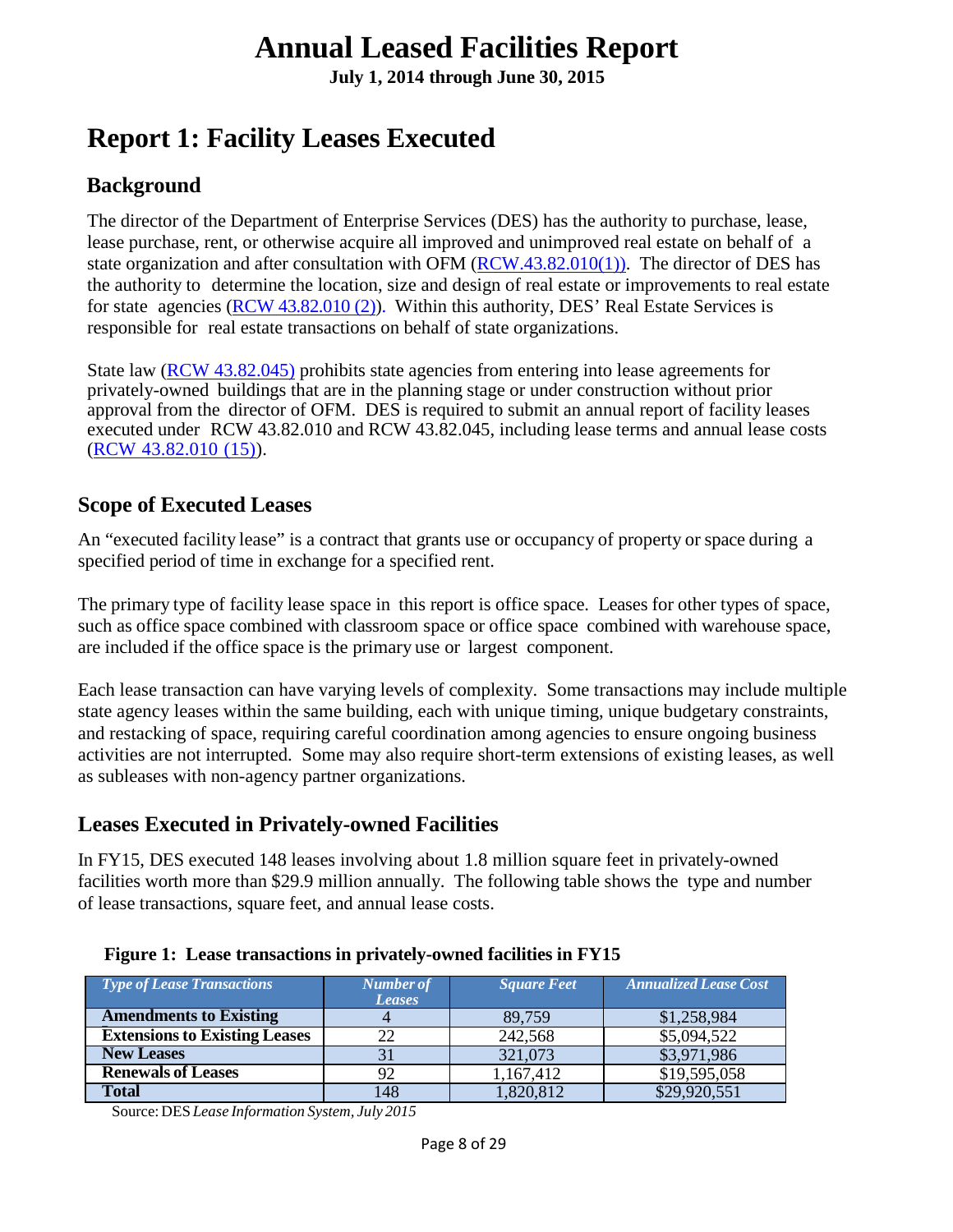**July 1, 2014 through June 30, 2015**

The following table shows FY15 data for leases in privately-owned facilities compared to previous fiscal years.

| <b>Fiscal Year</b> | <b>Number of Leases</b> | <b>Square Feet</b> | <b>Annualized Lease Cost</b> |
|--------------------|-------------------------|--------------------|------------------------------|
| 2011               | 26                      | 1.588.139          | \$33,194,236                 |
| 2012               |                         | .468.198           | \$25.094.453                 |
| 2013               | 138                     | .404.153           | \$25,562,667                 |
| 2014               | 126                     | 206,830            | \$22,188,720                 |
| 2015               | .48                     |                    |                              |

#### <span id="page-8-0"></span>**Figure 2: Lease transactions in privately-owned facilities by fiscal year**

Source:DES *Lease Information System, July 2015 and previousreports*

Annualized lease costs incorporate full service equivalents (rent + estimated operating costs) for office space leased, using the same source that OFM uses to compile its estimated budgets for agency space requests.

The state leases a range of space types, including office, conditioned and unconditioned storage, laboratory, classrooms, residential and hangar space. Office space makes up 85 percent of the state's leased space, and this report indicates that "office" was the predominant type of lease executed in FY 15. The following table provides summary information on the distribution of leased space by type and square footage.

<span id="page-8-1"></span>

|  | Figure 3 – Summary of Leased Space by Type and by Square Footage |  |  |  |  |  |
|--|------------------------------------------------------------------|--|--|--|--|--|
|  |                                                                  |  |  |  |  |  |
|  |                                                                  |  |  |  |  |  |
|  |                                                                  |  |  |  |  |  |

| Type of Space | <b>Number of Leases</b> | Total SF per Type | Percentage of Type<br>compared to Total<br><b>Number of Leases</b> |
|---------------|-------------------------|-------------------|--------------------------------------------------------------------|
| Classroom     |                         | 130,072           | 3%                                                                 |
| Land          | ∍                       | 10,588            | 1%                                                                 |
| Miscellaneous | 4                       | 34,279            | 3%                                                                 |
| Office        | 125                     | 1,463,932         | 85%                                                                |
| Parking       | っ                       | $\mathbf{U}$      | 1%                                                                 |
| Residential   |                         | 17,786            | $0.5\%$                                                            |
| Storage       |                         | 6,757             | 1%                                                                 |
| Warehouse     | 8                       | 157,398           | 5.5%                                                               |

Source:DES *Lease Information System, July 2015*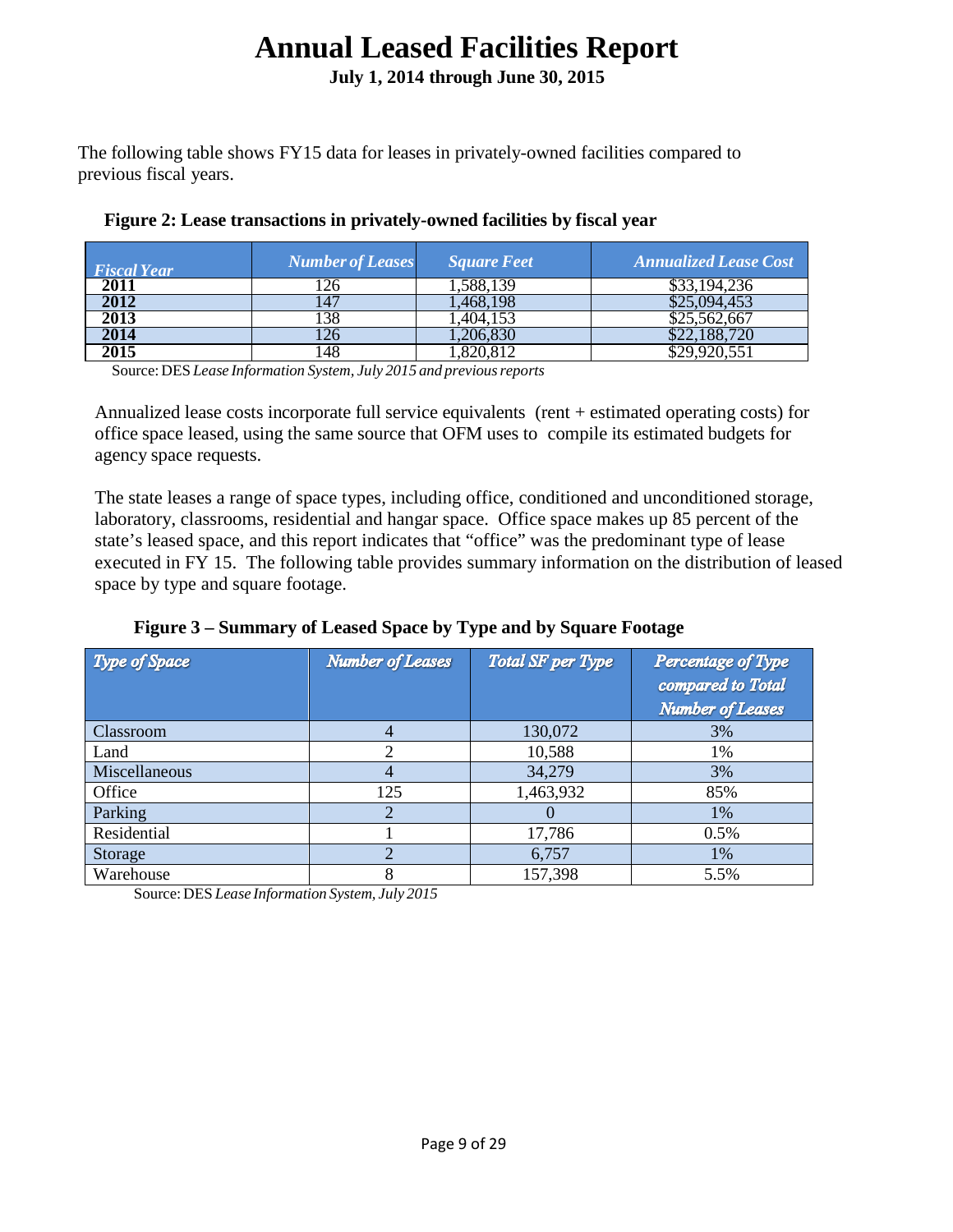**July 1, 2014 through June 30, 2015**

The following table compares Thurston with other Washington counties.

<span id="page-9-0"></span>

|  | <b>Figure 4: Lease transactions by counties in FY15</b> |  |  |
|--|---------------------------------------------------------|--|--|
|  |                                                         |  |  |

| <b>County</b>   | # of Transactions<br>$in$ $FY15$ | Percentage of<br><b>Total</b><br><b>Transactions</b><br><b>Executed in FY</b> | <b>Square Feet</b><br><b>Transactions</b><br>$in$ $FY$ 15 | Percentage of<br><b>Total Square</b><br><b>Feet in</b><br><b>Transactions</b> |
|-----------------|----------------------------------|-------------------------------------------------------------------------------|-----------------------------------------------------------|-------------------------------------------------------------------------------|
| <b>Thurston</b> | 31                               | 20%                                                                           | 472,323                                                   | 26%                                                                           |
| King            | 27                               | 18%                                                                           | 281,637                                                   | 15%                                                                           |
| <b>Spokane</b>  | 14                               | 9%                                                                            | 271,255                                                   | 15%                                                                           |
| Snohomish       | 12                               | 8%                                                                            | 113,056                                                   | 6%                                                                            |
| Yakima          |                                  | 6%                                                                            | 113,862                                                   | 6%                                                                            |
| <b>Others</b>   | 57                               | 38%                                                                           | 568,482                                                   | 31%                                                                           |

Source:DES *Lease Information System, July 2015*

Thurston County serves as the core for Washington state government. According to the most recent Thurston Regional Planning Council data, the state is the largest landowner and employer in Thurston County, controlling more than 7.5 million square feet of space and employing about 19,500 full- and part-time people.

<span id="page-9-1"></span>



Source:DES *Lease Information System, July 2015*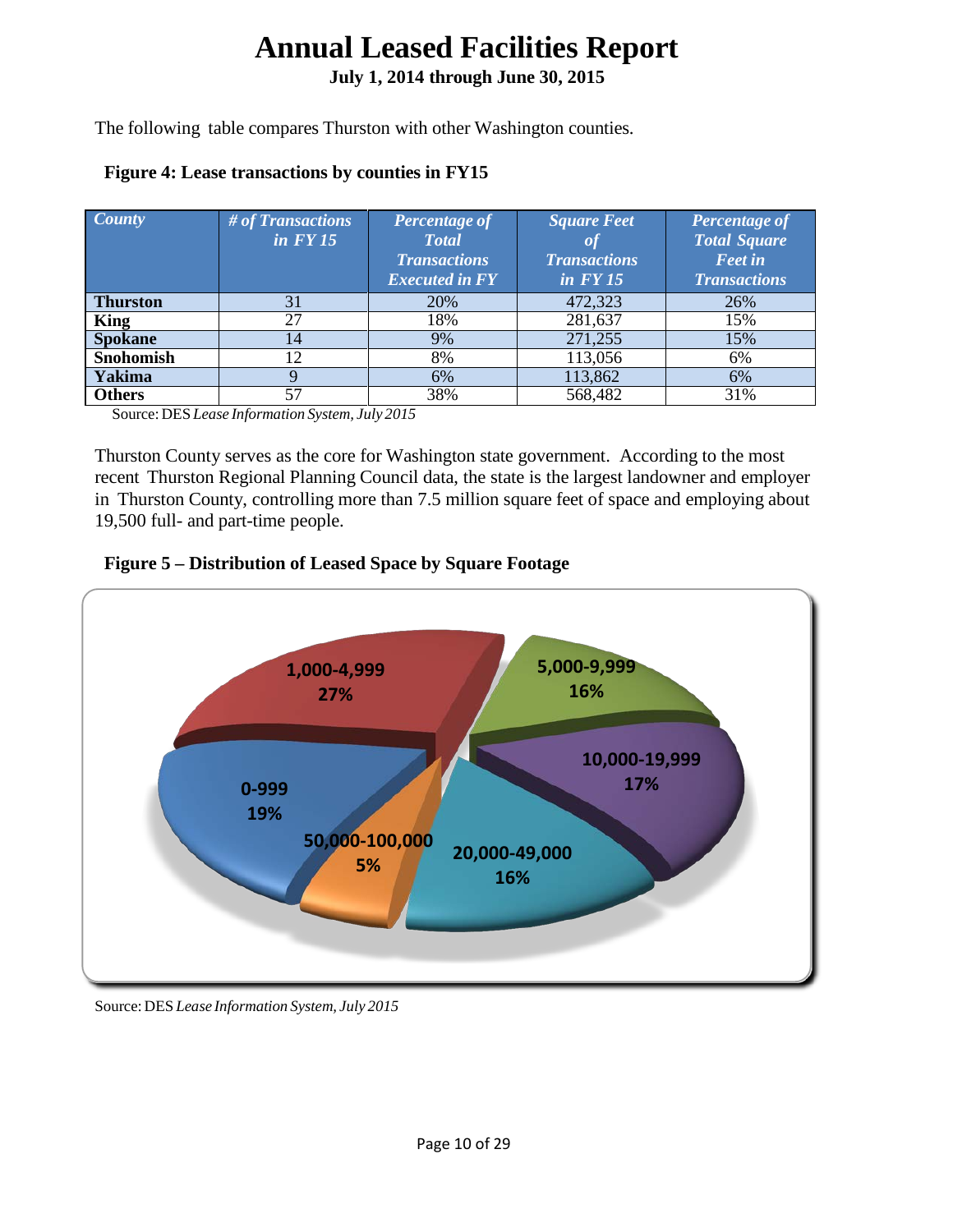**July 1, 2014 through June 30, 2015**

The following table identifies five state agencies with the largest number of leases (new and renewals) executed by DES in FY15. The Department of Social and Health Services continues to be the largest customer in terms of the number of transactions.

| Ageency                                          | <b>Amendments Extensions</b> |          | <b>Transactions</b><br>for New<br><b>Space</b> | <b>Renewals</b> | <b>Total</b><br><b>Transactions</b> | Percentage<br>of Total<br><b>Transaction</b> |
|--------------------------------------------------|------------------------------|----------|------------------------------------------------|-----------------|-------------------------------------|----------------------------------------------|
| <b>Department of Social</b><br>& Health Services |                              | 5        | 12                                             | 33              | 51                                  | 34%                                          |
| <b>Employment</b><br><b>Security</b>             |                              | 8        | $\overline{2}$                                 | 5               | 16                                  | 11%                                          |
| <b>Department</b><br>of Licensing                |                              | 3        | $\Omega$                                       | 5               | 8                                   | 6%                                           |
| Department of<br><b>Corrections</b>              |                              |          |                                                | 3               | 6                                   | 4%                                           |
| <b>Attorney General</b>                          |                              | $\theta$ | $\overline{2}$                                 | 4               | 6                                   | 4%                                           |
| <b>Others</b>                                    |                              | 5        | 13                                             | 42              | 61                                  | 41%                                          |
| <b>Totals</b>                                    | 4                            | 22       | 30                                             | 92              | 148                                 | 100%                                         |

#### <span id="page-10-0"></span>**Figure 6: Agencies by the number of transactions in FY15**

Source:DES *Lease Information System, July 2015*

The following chart identifies the top five state agencies by proportion of leased square feet related to their FY 15 executed leases. The Department of Social and Health Services is also the largest customer based on total square feet.

<span id="page-10-1"></span>



Source:DES *Lease Information System, July 2015*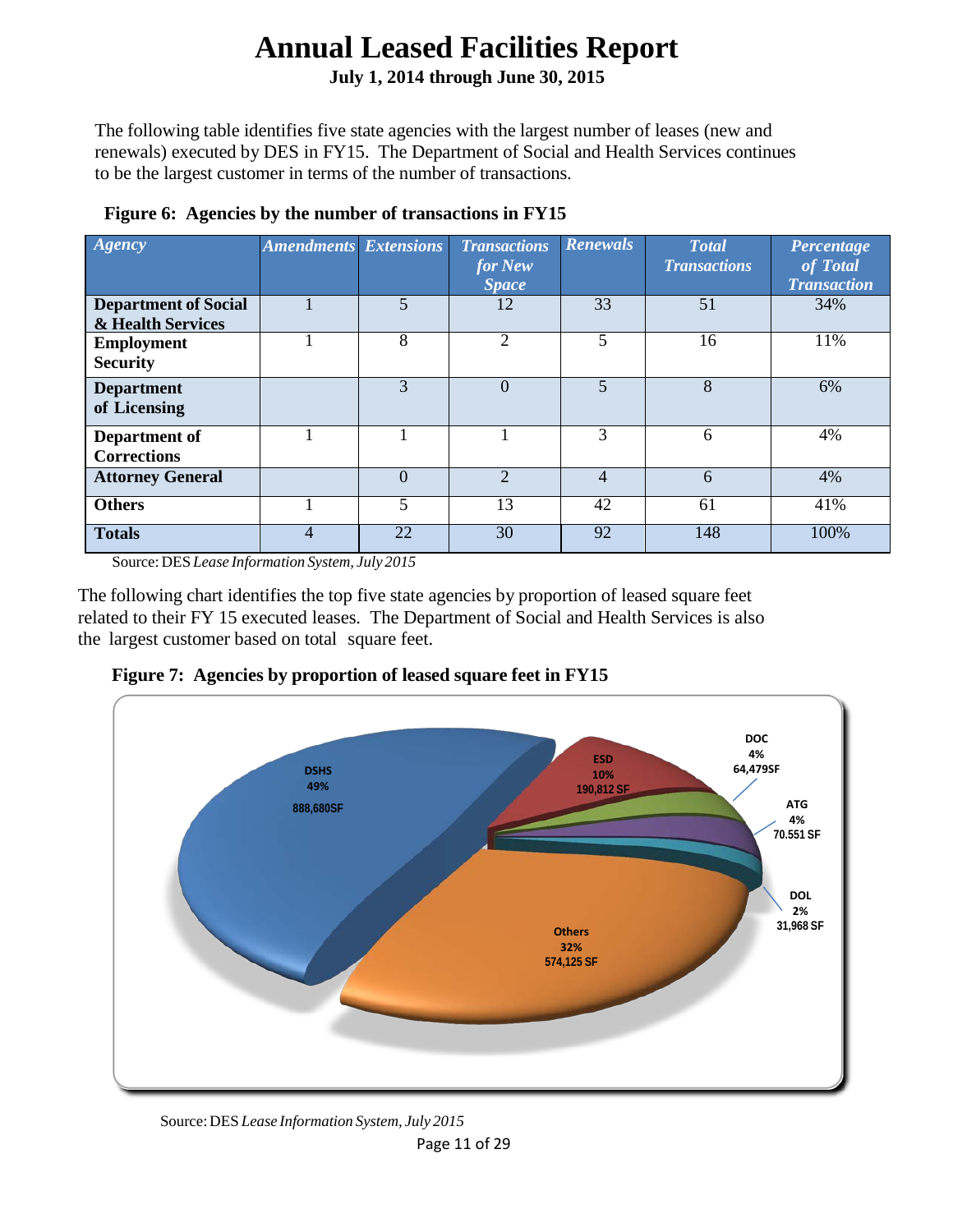**July 1, 2014 through June 30, 2015**

### **Leases Executed in State-owned Facilities**

DES manages or owns 92 of the approximately 9,230 state-owned buildings, 38 of which are on the Capitol Campus. The 92 buildings include facilities on the Capitol Campus, state facilities in Tumwater, Tacoma, Sedro Woolley, and Yakima. These facilities also include parking structures, monuments, parks and the historic Capitol building.<sup>[5](#page-11-3)</sup>

In FY 15, DES executed eight occupancy agreements and leases for state agencies and other organizations in state-owned facilities. These leases covered 13,118 square feet with total annual lease costs of \$190,917. The following table shows the types and number of lease transactions as well as a summary of annual lease costs.

#### <span id="page-11-0"></span>**Figure 8: Leases in state-owned facilities in FY 15**

|         | <b>Type of Lease Transaction</b> Number of Lease Transactions |        | <b>Square Feet</b> Annual Lease Costs |
|---------|---------------------------------------------------------------|--------|---------------------------------------|
| New     |                                                               | 11.525 | \$163,098                             |
| Renewal |                                                               | 1,593  | \$27,818                              |
| TOTAL   |                                                               | 13.118 | \$190.917                             |

Source: DES *Lease Inventory System, July 2015*

Leases in state-owned space are negotiated and executed on a biennial basis. In 2012, DES started using "occupancy agreements" for Capitol Campus space rather than lease agreements, to enhance administrative efficiency. These occupancy agreements identify the space used, outline expectations around the tenant's use of the space, and identify services that DES provides for the tenant in this space. The occupancy agreements are meant to be in place by the beginning of the biennium – in this case, July 1, 2015. The occupancy agreements identified in FY 15 are a small subset of DES' occupancy agreements for the owned portion of the portfolio.

#### <span id="page-11-1"></span>**Leases Executed for Facilities in the Planning Stage of Development or Under Construction**

State law (RCW [43.82.045\)](http://apps.leg.wa.gov/rcw/default.aspx?cite=43.82.045) prohibits state organizations from entering into lease agreements without prior written approval from OFM for privately-owned facilities that are in planning stages of development or under construction.

In FY 15, there were two requests for approval of leases for facilities in the planning stage of development or under construction. The approvals involved:

#### <span id="page-11-2"></span>**Figure 9: Leases Approved in Under Development Stage**

| <b>Agency</b>                     | <b>Location</b> | <b>Square Feet</b> | <b>Estimated</b><br><b>Annualized</b><br><b>Full Cost</b> | <b>Estimated</b><br><b>Cost/Square Foot</b> |
|-----------------------------------|-----------------|--------------------|-----------------------------------------------------------|---------------------------------------------|
| Dept. of Social & Health Services | Moses Lake      | 32,800             | \$607,046                                                 | \$20.19                                     |
| Dept. of Ecology,                 | Union Gap       | 41,200             | \$871,000                                                 | \$20.87                                     |

<span id="page-11-3"></span> <sup>5</sup> Schedule 27: Operating and Capital Assets by Function and Facility Inventory System, <sup>2014</sup>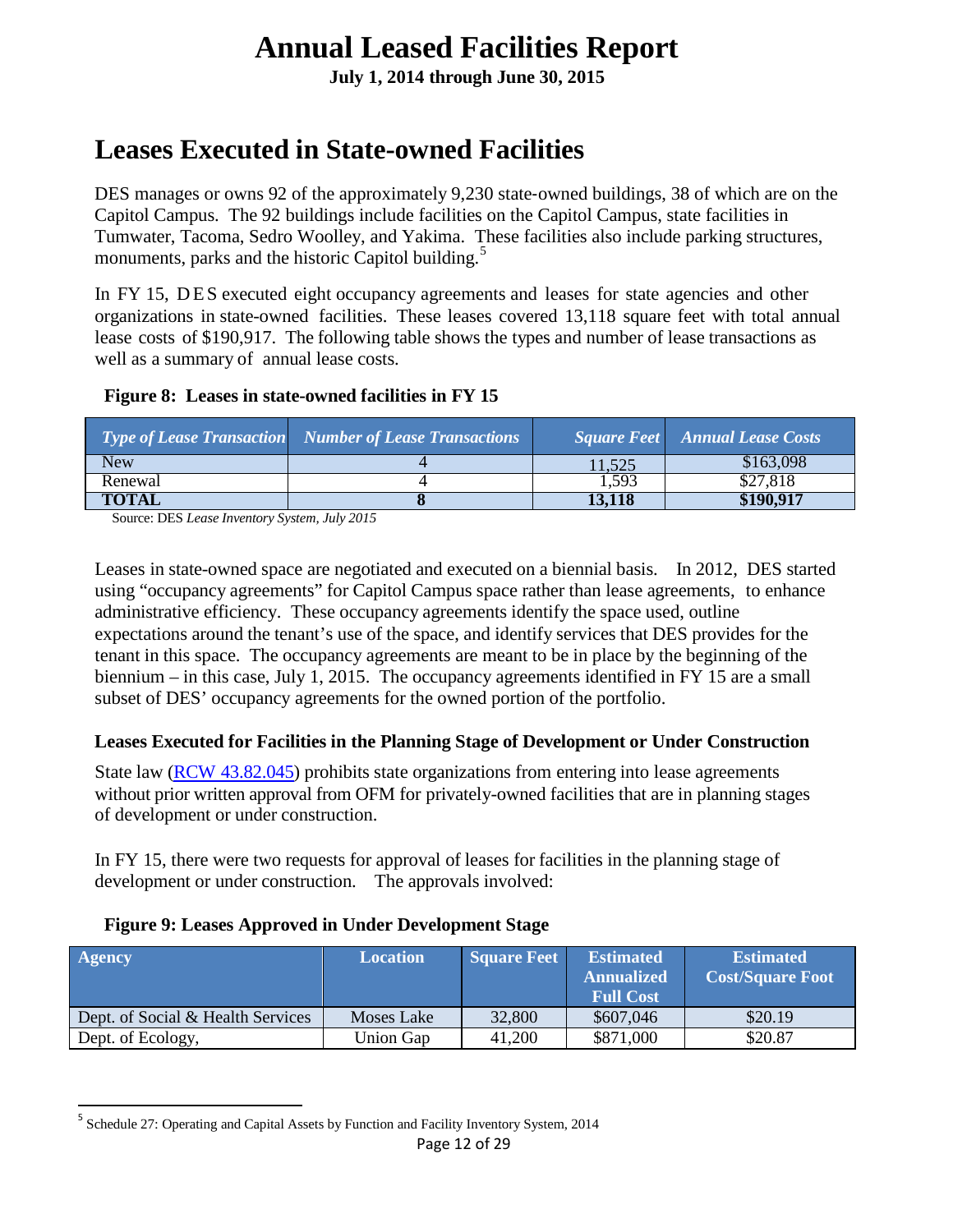### <span id="page-12-0"></span>**Report 2: Delegated Leases**

#### <span id="page-12-1"></span>**Background**

Under state law (RCW [43.82.010\)](http://apps.leg.wa.gov/rcw/default.aspx?cite=43.82.010), DES has authority to house state government. While there are some exceptions (RCW [43.82.010\(](http://apps.leg.wa.gov/rcw/default.aspx?cite=43.82.010)13)), this statute requires state agencies, boards, commissions, and educational institutions to use DES for real estate needs. The department may also delegate functions to any agency under terms and conditions deemed advisable. DES is required to submit an annual report to the Legislature regarding all delegated leases (RCW [43.82.010](http://apps.leg.wa.gov/rcw/default.aspx?cite=43.82.010) (12)).

#### <span id="page-12-2"></span>**Scope of delegation authority**

State law allows DES to determine the terms and conditions of delegation of authority. Past practices limited delegation to negotiating and executing leases under defined circumstances, such as for emergency and temporary needs or for storage. Over time, this practice expanded to permit state agencies, boards, commissions, and community and technical colleges to request a delegation of authority to:

- Negotiate and execute agreements to lease and/or rent offices, classrooms, and other facilities.
- Manage minor alterations to existing space.

The department has established specific parameters relating to the granting of delegations of authority that help ensure state entities only enter into low-risk leases (short duration and low dollar amount thresholds) that are specialized in nature.

DES determines what assistance and/or training, if any, will be essential for the requesting agency to successfully manage the proposed delegated real estate transactions. The agency is required to meet specific criteria related to its capabilities and resources before being granted a delegation.

DES then issues a written approval with the terms, conditions, and responsibilities of the delegation (including reporting responsibilities) to the requesting agency for the delegation. A delegation is time-limited. If the agency seeks to renew its delegated lease as it approaches expiration, it must reapply for a delegation of authority for such a renewal. It is not automatic. The delegation will be reviewed for compliance and to determine if the delegation continues to meet real estate leasing needs of the agency and the state.

All delegations are required to use the pre-approved *Delegated State Rental Agreement* for terms not exceeding one year or the pre-approved *Delegated Lease Agreement*. Any exceptions to this requirement must be approved in advance by the assistant director for Real Estate Services or delegate and be approved as to form by the appropriate assistant attorney general.

If an agency fails to comply with the procedures, terms, and conditions described above, DES may revoke the delegation of authority. DES retains the right to assess, at any time, the integrity of each individual lease action and the capability of the agency involved to perform all aspects of its delegation activities.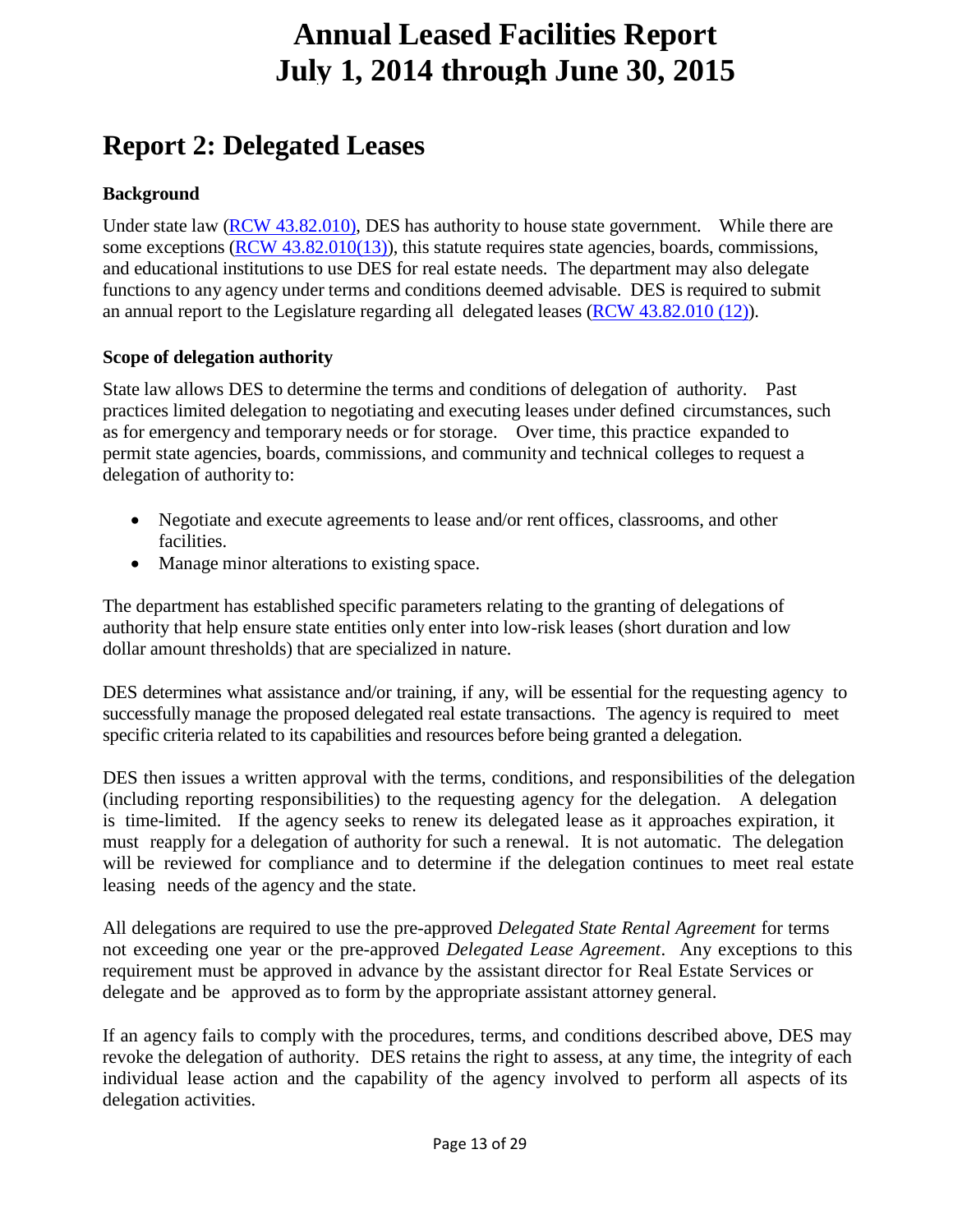#### <span id="page-13-0"></span>**Uses of delegations of authority**

Delegations include air monitoring sites, boat ramps, cellular sites, offices, parking lots, storage areas, and vacant land. In FY 15, the two largest users of delegated authority for leasing were the Department of Ecology and community and technical colleges. Out of 23 delegated leases for Ecology, 21 were air-monitoring sites. The 14 delegated leases for the nine community colleges included classrooms, office, and storage space. The miscellaneous category includes leases for a variety of state organizations, including the Department of Commerce, Washington State Patrol, and Gambling Commission.

#### **Leases Executed Under Delegations of Authority in FY 15**

In FY 15, DES granted 4 delegations for extensions to existing leases, 13 delegations for new leases and 60 delegations for renewals of leases. These 75 leases represented annual costs of over \$1 million. While this activity represents a continued decline in the number of delegations issued since a high of 189 in FY 07, the slight "uptick" in FY15 indicates the continued increase in the number of delegations being requested by the state's community and technical colleges. This increase in activity reflects the continuing expansion of the community colleges to accommodate growth of the student population, increases in early education programs, and training for aviation mechanics and firefighters.

| Year  | # of Delegated Leases | <b>Total Square Feet</b> | <b>Annualized Rent</b> |
|-------|-----------------------|--------------------------|------------------------|
| 2007* | 189                   | 391,092                  | 7,530,035              |
| 2008* | 159                   | 92,475                   | 815,783                |
| 2009  | 123                   | 67,185                   | 73,362                 |
| 2010  | 89                    | 95,616                   | 111,845                |
| 2011  | 58                    | 100,610                  | 1,021,844              |
| 2012  | 64                    | 95,233                   | 1,855,548              |
| 2013  | 54                    | 66,469                   | 1,048,295              |
| 2014  | 61                    | 45,567                   | 935,626                |
| 2015  | 77                    | 118,015                  | 1,141,879              |

#### <span id="page-13-1"></span>**Figure 10: Trending in Provision of Delegations of Authority**

Source: DES *Lease Information System July 2015* and prior Legislative Reports

<span id="page-13-2"></span>\* Data from 2007 and 2008 contains gaps related to square feet and rent costs because agencies failed to report such data as required in some cases. Data accuracy significantly increased in the following years due to increased monitoring and follow up.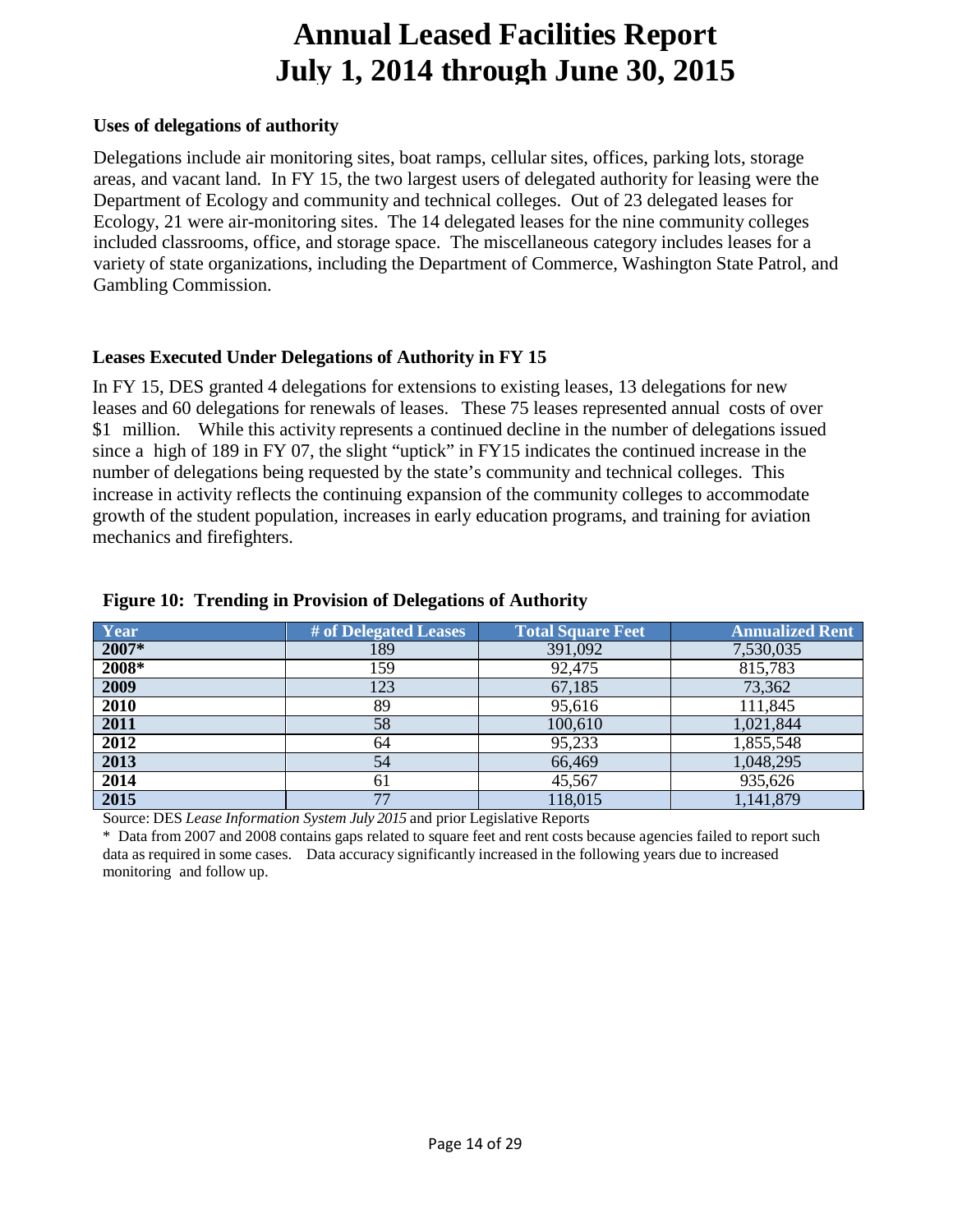#### **Agencies using delegations of authority**

The following chart shows the state agencies that executed the greatest number of leases using delegated authority in FY 15.



<span id="page-14-0"></span>

The following chart shows the type of use and number of uses executed under delegated authority in FY 15. Approximately 35 percent was office space, 27 percent was air monitoring sites and 9 percent classroom space.



<span id="page-14-1"></span>**Figure 12: Number of Delegated leases by type of use in FY 15**

Source: DES *Lease Information System*,July 2015

Source: DES*Lease Information System*,July 2015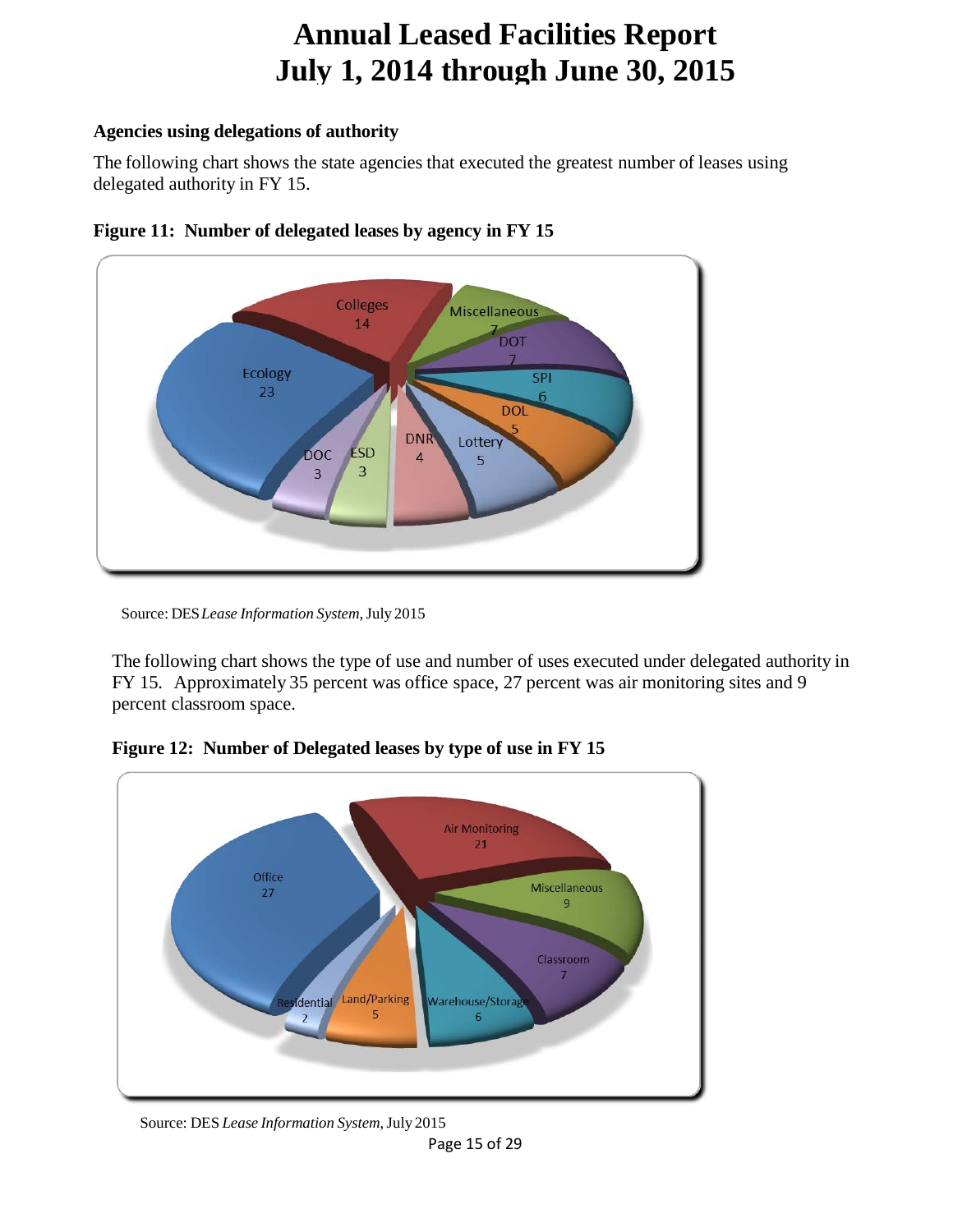#### <span id="page-15-0"></span>**Duration of leases**

The following table shows the duration of leases executed under delegated authority in the last seven fiscal years.

#### <span id="page-15-1"></span>**Figure 13: Comparison of the duration of delegated leases**

| <b>Duration of</b><br><b>Delegated</b><br>Lease | <b>Fiscal Year</b><br>2009 | <b>Fiscal</b><br><b>Year 2010</b> | <b>Fiscal Year</b><br>2011 | <b>Fiscal</b><br>Year<br>2012 | <b>Fiscal</b><br>Year<br>2013 | <b>Fiscal</b><br>Year<br>2014 | <b>Fiscal</b><br>Year<br>2015 |
|-------------------------------------------------|----------------------------|-----------------------------------|----------------------------|-------------------------------|-------------------------------|-------------------------------|-------------------------------|
| Short-term<br>(less than two years)             | 79.5%                      | 83%                               | 90%                        | 92%                           | 89%                           | 75%                           | 76%                           |
| Medium-term<br>(two to five years)              | 20.5%                      | 17%                               | 10%                        | 8%                            | 11%                           | 25%                           | 21.3%                         |
| Long-term<br>(more than five)                   | 0%                         | 0%                                | $0\%$                      | 0%                            | 0%                            | $0\%$                         | 1.3%                          |

*Source:* DES *Lease Information System, July 2015, and priorreports*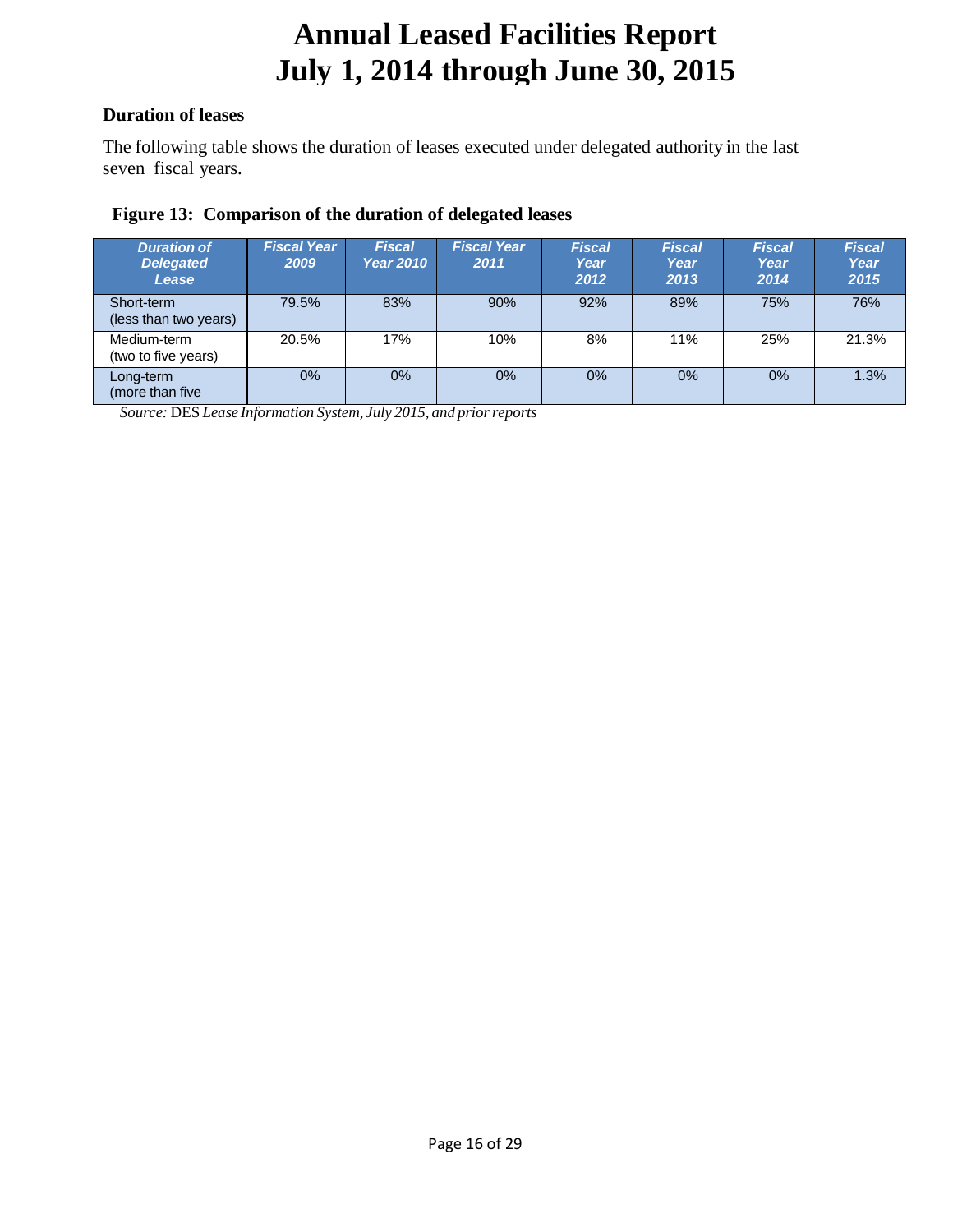### <span id="page-16-0"></span>**Report 3: Exemptions to Facility Efficiency Standards**

#### <span id="page-16-1"></span>**Background**

Under state law (RCW 43.82.010), DES has authority to determine the location, size, and design of real estate or improvements to real estate for state agencies. Under state law, the department is required to:

- Adopt, with OFM approval, facility efficiency standards (RCW [43.82.010](http://apps.leg.wa.gov/rcw/default.aspx?cite=43.82.010) (2)).
- Grant specific exemptions to the standards  $(RCW 43.82.010(2))$  $(RCW 43.82.010(2))$  $(RCW 43.82.010(2))$ .
- Conduct space utilization studies to maximize utilization of space and to establish standards for use of space by state agencies (RCW [43.82.010](http://apps.leg.wa.gov/rcw/default.aspx?cite=43.82.010) (9)).
- Provide an annual report of exemptions to facility efficiency standards (RCW 43.82.010 (2)).

#### <span id="page-16-2"></span>**Scope**

Facility efficiency standards are workspace standards intended to promote space efficiency, consistency, and cost savings. State law (RCW [43.82.010\)](http://apps.leg.wa.gov/rcw/default.aspx?cite=43.82.010) identifies design, location, size, and space as important facility efficiency factors. This report focuses on space allocation standards.

#### <span id="page-16-3"></span>**Space Allocation Standards**

The Space Allocation Standards policy was last revised and updated in 2009 and establishes a standard of 215 rentable square feet per person for the allocation of office space. This standard includes an exemption process.

#### **FY15 Exemptions to Facility Efficiency Standards**

In accordance with RCW 43.82.035, OFM has established a modified predesign process for any agency requests to acquire, expand, or relocate a state facility. OFM reviews and approves the total costs and total square feet of each project, taking into account the agency's business, operations and facilities needs, including the number of people projected to occupy the space. Based on OFM's approval, the project is transmitted to DES to implement. Consistent with historical practice, DES relied on the results of the modified predesign process and OFM's approval. As such, there were no exceptions to standards to report.

#### **Changes to Space Standards and Space Management Practices**

As we reported last year, it is apparent that the historical approach to the management of exceptions to space standards requires more rigor, transparency, and accountability to ensure the state is making the most effective use of limited resources. In March 2015, DES initiated a collaborative effort with the leadership and facility professionals of representative customer agencies to evaluate and update the space allocation standards and procedures. This important space management initiative will establish transparency and accountability for space management decisions and provide significant opportunities for cost savings.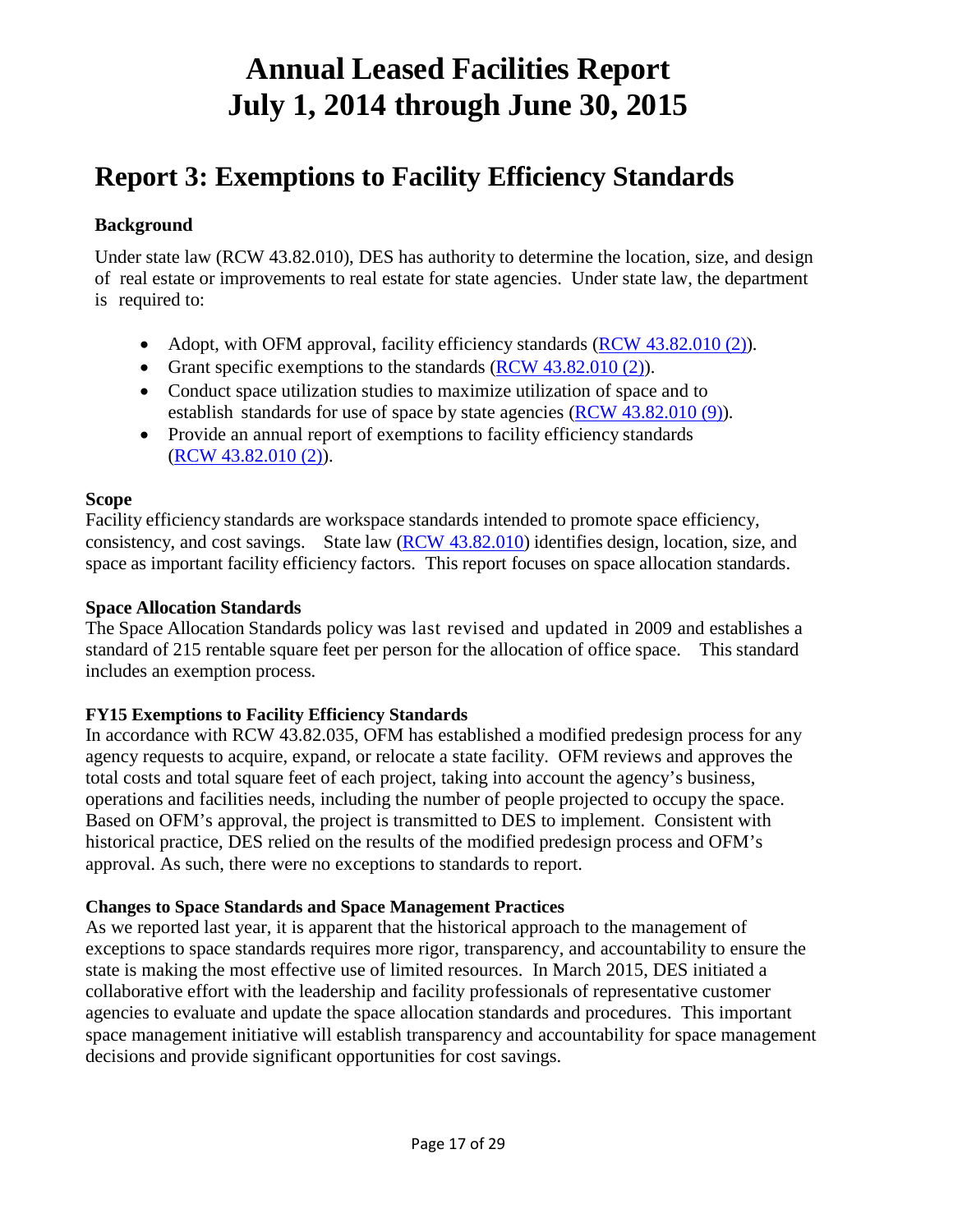# **Annual Leased Facilities Report July 1, 2014 through June 30, 2015 Appendices**

#### <span id="page-17-1"></span><span id="page-17-0"></span>**Appendix A**

The spreadsheet titled "*Lease Transactions Related to Privately Owned Facilities in Fiscal Year* 2015" shows more detail about the facility leases the department executed. It includes information about:

- Agency leasing the space
- Location
- Duration of lease
- Square footage
- Type of lease
- Use of space
- Annual lease costs

It does not include pending leases, leases for state-owned facilities, or leases executed as a result of the delegated authority to another state agency.

#### <span id="page-17-2"></span>**Appendix B**

The spreadsheet entitled "*Lease Transactions Related to State-Owned Facilities in Fiscal Year* 2015" shows additional detail about the leases DES executed for state and private organizations in state-owned facilities. The spreadsheet includes information about:

- Organizations leasing state-owned space
- Duration of lease,
- Square footage
- Type of lease,
- Use of space
- Annual lease costs

#### <span id="page-17-3"></span>**Appendix C**

The spreadsheet entitled "*Lease Transactions Related to Delegations of Authority in Fiscal Year 2015"* shows additional detail about leases executed as a result of delegated authority. The spreadsheet includes information about:

- Agency leasing the space
- Location
- Duration of lease
- Square footage
- Type of lease
- Use of space
- Annual lease costs (Some delegated leases, such as for air monitoring, do not pay rent).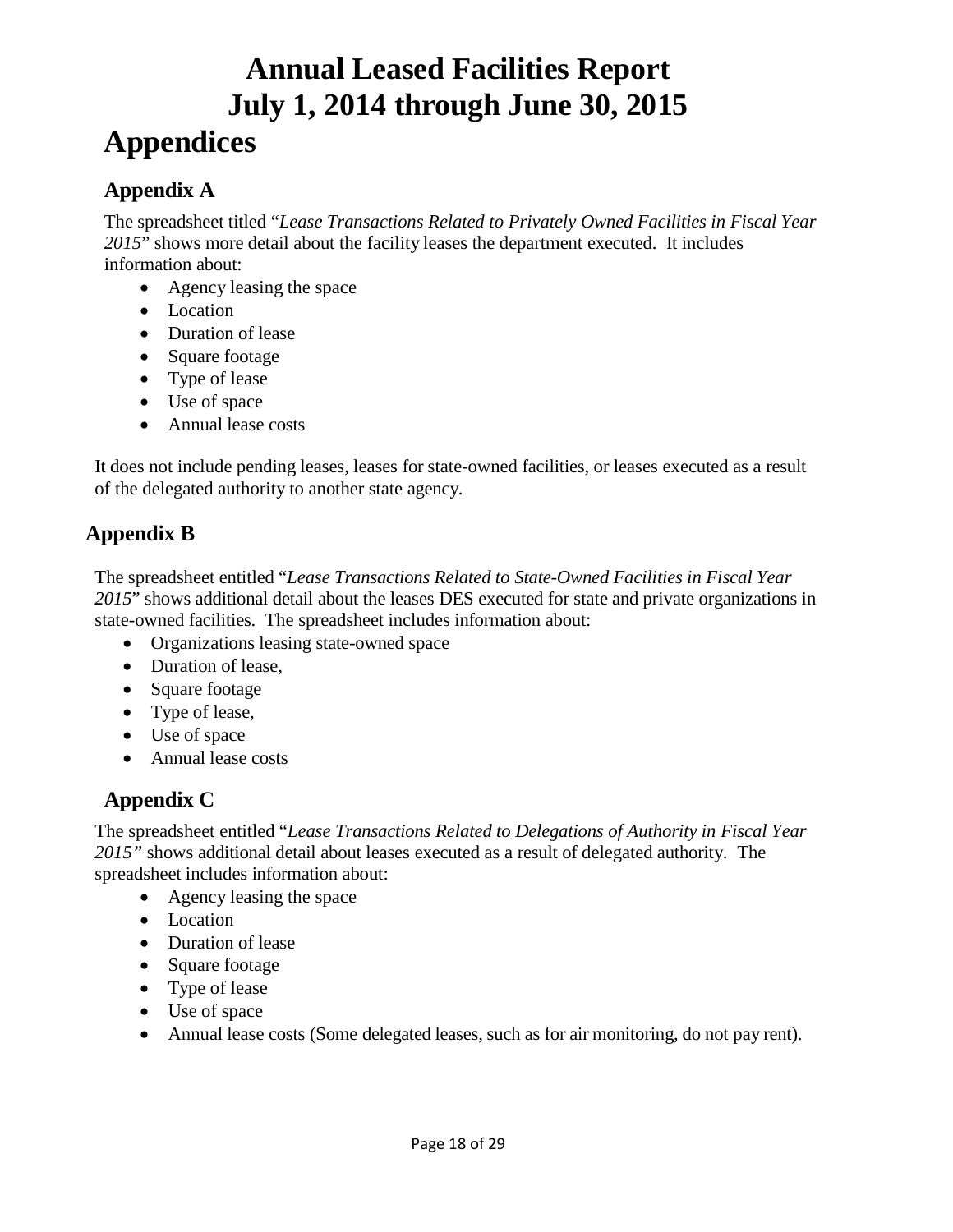### **APPENDIX A: LEASE TRANSACTIONS RELATED TO PRIVATELY OWNED FACILITIES IN FISCAL YEAR 2015**

| N <sub>o</sub> | <b>Agency</b>                                                  | <b>City</b> | <b>Start Date</b> | <b>Stop Date</b> | <b>Uses</b>          | <b>Square</b><br><b>Feet</b> | <b>Current</b><br><b>Monthly Rent</b> | <b>Net Effective</b><br><b>Annual Base</b><br><b>Rent</b> | <b>Net</b><br><b>Effective</b><br><b>Annual</b><br><b>Base/SF</b> | <b>Full Service</b><br><b>Net</b><br><b>Effective</b><br><b>Rent/SF</b><br>$\sqrt{Year}$ | <b>Lease Kind</b> |
|----------------|----------------------------------------------------------------|-------------|-------------------|------------------|----------------------|------------------------------|---------------------------------------|-----------------------------------------------------------|-------------------------------------------------------------------|------------------------------------------------------------------------------------------|-------------------|
| -1             | Corrections, Dept. of                                          | Tumwater    | 12/16/2014        | 09/30/2015       | Warehouse            | 34236                        | \$14,379.12                           | \$172,549.44                                              | \$5.04                                                            | \$5.86                                                                                   | Amendment         |
| $\overline{c}$ | Employment Security, Dept. of                                  | Spokane     | 07/01/2014        | 06/30/2019       | Office               | 27300                        | \$40,927.25                           | \$491,127.00                                              | \$17.99                                                           | \$19.18                                                                                  | Amendment         |
| 3              | Human Rights Commission                                        | Olympia     | 07/01/2014        | 06/30/2015       | Office               | 6719                         | \$9,378.60                            | \$107,705.52                                              | \$16.03                                                           | \$16.03                                                                                  | Amendment         |
| 4              | Social & Health Services, Dept. of                             | Lakewood    | 06/01/2015        | 05/31/2025       | Office               | 21504                        | \$40,230.40                           | \$466,670.00                                              | \$21.70                                                           | \$24.27                                                                                  | Amendment         |
|                |                                                                |             |                   |                  |                      | 89759                        | \$104,915.37                          |                                                           |                                                                   |                                                                                          |                   |
|                |                                                                |             |                   |                  |                      |                              |                                       |                                                           |                                                                   |                                                                                          |                   |
| 5              | Corrections, Dept. of                                          | Lacey       | 02/01/2015        | 01/31/2017       | Office               | 13801                        | \$26,500.00                           | \$318,000.00                                              | \$23.04                                                           | \$25.63                                                                                  | Extension         |
| 6              | Employment Security, Dept. of                                  | Vancouver   | 10/01/2014        | 09/30/2015       | Office               | 19830                        | \$39,157.89                           | \$469,894.68                                              | \$23.70                                                           | \$25.81                                                                                  | Extension         |
| $\tau$         | Employment Security, Dept. of                                  | Colville    | 06/01/2015        | 07/31/2015       | Office               | 5000                         | \$4,228.00                            | \$50,736.00                                               | \$10.15                                                           | \$12.54                                                                                  | Extension         |
| 8              | Employment Security, Dept. of                                  | Lakewood    | 01/01/2015        | 12/31/2015       | Office,<br>classroom | 13036                        | \$24,931.35                           | \$299,176.20                                              | \$22.95                                                           | \$25.52                                                                                  | Extension         |
| 9              | Employment Security, Dept. of                                  | Bellingham  | 04/01/2015        | 06/30/2015       | Office               | 7930                         | \$15,879.83                           | \$190,557.96                                              | \$24.03                                                           | \$24.03                                                                                  | Extension         |
| 10             | Employment Security, Dept. of                                  | Long Beach  | 12/01/2014        | 11/30/2015       | Office               | 485                          | \$849.39                              | \$10,192.68                                               | \$21.02                                                           | \$21.02                                                                                  | Extension         |
| 11             | Employment Security, Dept. of                                  | Lynnwood    | 02/01/2015        | 02/15/2015       | Office               | 10917                        | \$10,991.84                           | \$131,902.08                                              | \$12.08                                                           | \$14.52                                                                                  | Extension         |
| 12             | Employment Security, Dept. of,<br>subleasing to Private Entity | Seattle     | 10/01/2014        | 09/30/2016       | Office               | 3992                         | \$8,800.00                            | \$105,600.00                                              | \$26.45                                                           | \$26.45                                                                                  | Extension         |
| 13             | Employment Security, Dept. of,<br>subleasing to Private Entity | Seattle     | 07/01/2014        | 09/30/2014       | Office               | 3743                         | \$8,250.00                            | \$99,000.00                                               | \$26.45                                                           | \$27.44                                                                                  | Extension         |
| 14             | Fish & Wildlife, Dept. of                                      | Vancouver   | 12/01/2014        | 06/30/2015       | Office               | 25782                        | \$38,673.00                           | \$464,076.00                                              | \$18.00                                                           | \$20.59                                                                                  | Extension         |
| 15             | Licensing, Dept. of                                            | Spokane     | 06/01/2015        | 05/31/2016       | Office               | 4292                         | \$5,820.00                            | \$69,840.00                                               | \$16.27                                                           | \$18.34                                                                                  | Extension         |
| 16             | Licensing, Dept. of                                            | Tacoma      | 05/31/2015        | 06/30/2015       | Office               | 5800                         | \$8,216.67                            | \$98,600.04                                               | \$17.00                                                           | \$19.03                                                                                  | Extension         |
| 17             | Licensing, Dept. of                                            | Spokane     | 06/01/2015        | 05/31/2016       | Office               | 5669                         | \$7,680.00                            | \$92,160.00                                               | \$16.26                                                           | \$18.33                                                                                  | Extension         |
| 18             | Liquor Control Board                                           | Tumwater    | 10/01/2014        | 09/30/2019       | Warehouse            | 2304                         | \$1,267.20                            | \$15,206.40                                               | \$6.60                                                            | \$7.37                                                                                   | Extension         |
| 19             | Social & Health Services, Dept. of                             | Vancouver   | 11/01/2014        | 11/30/2014       | Office               | 6486                         | \$11,080.25                           | \$132,963.00                                              | \$20.50                                                           | \$22.61                                                                                  | Extension         |
| 20             | Social & Health Services, Dept. of                             | Vancouver   | 11/01/2014        | 11/30/2014       | Office               | 34688                        | \$74,073.34                           | \$888,880.08                                              | \$25.63                                                           | \$26.59                                                                                  | Extension         |
| 21             | Social & Health Services, Dept. of                             | Vancouver   | 11/01/2014        | 11/30/2014       | Office               | 33983                        | \$72,567.86                           | \$870,814.32                                              | \$25.62                                                           | \$27.73                                                                                  | Extension         |
| 22             | Social & Health Services, Dept. of                             | Bellingham  | 01/01/2015        | 06/30/2015       | Office               | 1648                         | \$3,300.12                            | \$39,601.44                                               | \$24.03                                                           | \$24.03                                                                                  | Extension         |
| 23             | Social & Health Services, Dept. of                             | Wapato      | 09/01/2014        | 10/31/2014       | Office               | 22779                        | \$34,405.79                           | \$412,869.48                                              | \$18.13                                                           | \$18.13                                                                                  | Extension         |
| 24             | Veterans Affairs, Dept. of                                     | Seattle     | 04/01/2015        | 09/30/2015       | Office               | 2339                         | \$3,402.00                            | \$40,824.00                                               | \$17.45                                                           | \$18.75                                                                                  | Extension         |
| 25             | <b>Washington State Patrol</b>                                 | Tumwater    | 01/01/2015        | 12/31/2019       | Office               | 2694                         | \$3,143.00                            | \$37,716.00                                               | \$14.00                                                           | \$16.46                                                                                  | Extension         |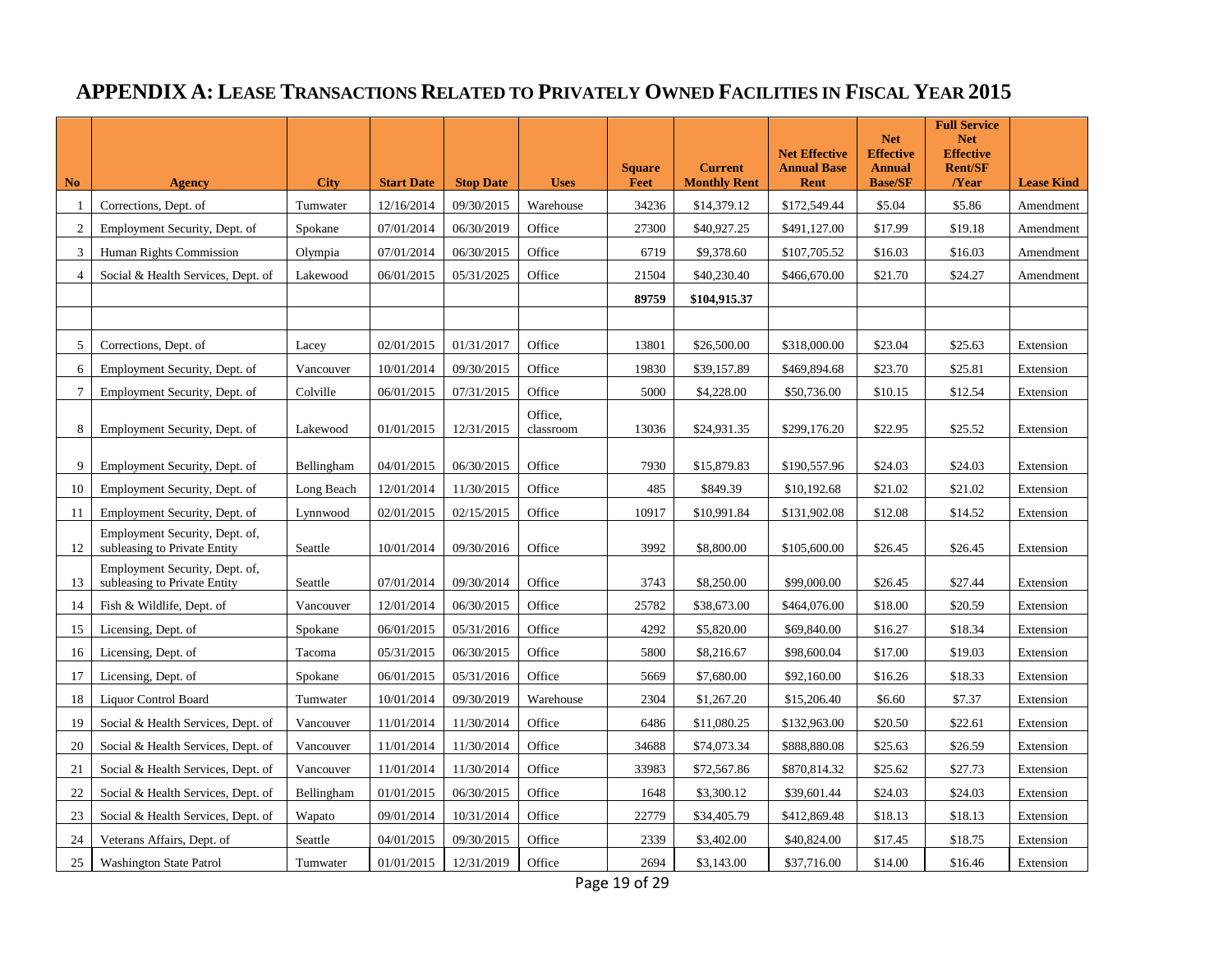| <b>No</b> | <b>Agency</b>                                                       | <b>City</b> | <b>Start Date</b> | <b>Stop Date</b> | <b>Uses</b>              | <b>Square</b><br><b>Feet</b> | <b>Current</b><br><b>Monthly Rent</b> | <b>Net Effective</b><br><b>Annual Base</b><br><b>Rent</b> | <b>Net</b><br><b>Effective</b><br><b>Annual</b><br><b>Base/SF</b> | <b>Full Service</b><br><b>Net</b><br><b>Effective</b><br><b>Rent/SF</b><br>/Year | <b>Lease Kind</b> |
|-----------|---------------------------------------------------------------------|-------------|-------------------|------------------|--------------------------|------------------------------|---------------------------------------|-----------------------------------------------------------|-------------------------------------------------------------------|----------------------------------------------------------------------------------|-------------------|
| 26        | <b>Washington State Patrol</b>                                      | Tumwater    | 01/01/2015        | 12/31/2019       | Office                   | 15370                        | \$21,326.00                           | \$255,912.00                                              | \$16.65                                                           | \$16.65                                                                          | Extension         |
|           |                                                                     |             |                   |                  |                          | 242,568                      | \$424,543.53                          |                                                           |                                                                   |                                                                                  |                   |
|           |                                                                     |             |                   |                  |                          |                              |                                       |                                                           |                                                                   |                                                                                  |                   |
| 27        | Agriculture, Dept. of                                               | Yakima      | 08/01/2014        | 07/31/2024       | Storage                  | 2893                         | \$0.00                                | \$0.00                                                    | N/A                                                               | N/A                                                                              | New               |
| 28        | Agriculture, Dept. of                                               | Yakima      | 08/01/2014        | 07/31/2024       | Office                   | 51548                        | \$54,900.17                           | \$658,802.04                                              | \$12.78                                                           | \$14.85                                                                          | New               |
|           |                                                                     |             |                   |                  | Office,                  |                              |                                       |                                                           |                                                                   |                                                                                  |                   |
| 29        | Attorney General, Office of                                         | Tumwater    | 07/01/2014        | 06/30/2019       | warehouse                | 12494                        | \$15,430.09                           | \$185,161.08                                              | \$14.82                                                           | \$16.10                                                                          | <b>New</b>        |
| 30        | Attorney General, Office of                                         | Wenatchee   | 11/01/2014        | 10/31/2019       | Office                   | 3695                         | \$6,004.38                            | \$72,052.56                                               | \$19.50                                                           | \$19.50                                                                          | New               |
| 31        | <b>Bellingham Technical College</b>                                 | Bellingham  | 07/01/2014        | 06/30/2034       | Classroom,<br>laboratory | 82361                        | \$500.00                              | \$6,000.00                                                | N/A                                                               | N/A                                                                              | New               |
| 32        | Corrections, Dept. of                                               | Aberdeen    | 05/01/2015        | 04/30/2025       | Office                   | 6360                         | \$8,453.50                            | \$101,442.00                                              | \$15.95                                                           | \$18.06                                                                          | <b>New</b>        |
| 33        | Early Learning, Dept. of                                            | Renton      | 08/01/2014        | 07/31/2019       | Office                   | 5173                         | \$9,052.75                            | \$108,633.00                                              | \$21.00                                                           | \$21.00                                                                          | New               |
| 34        | Employment Security, Dept. of                                       | Aberdeen    | 04/01/2015        | 03/31/2020       | Office                   | 5662                         | \$9,436.67                            | \$113,240.04                                              | \$20.00                                                           | \$20.00                                                                          | New               |
| 35        | Employment Security, Dept. of                                       | Kennewick   | 07/01/2014        | 06/30/2015       | Office                   | 9193                         | \$10,832.42                           | \$129,989.04                                              | \$14.14                                                           | \$14.14                                                                          | New               |
| 36        | <b>Everett Community College</b>                                    | Monroe      | 03/01/2015        | 02/28/2019       | Classroom,<br>office     | 1592                         | \$2,918.67                            | N/A                                                       | N/A                                                               | N/A                                                                              | New               |
| 37        | <b>Everett Community College</b>                                    | Everett     | 01/01/2015        | 12/31/2029       | Land                     | $\overline{0}$               | \$0.00                                | \$0.00                                                    | \$0.00                                                            | \$0.00                                                                           | New               |
| 38        | <b>Everett Community College</b>                                    | Everett     | 09/01/2014        | 08/31/2019       | Classroom,<br>laboratory | 7339                         | \$14,083.33                           | N/A                                                       | N/A                                                               | N/A                                                                              | New               |
| 39        | Freight Mobility Strategic<br>Investment, Board of                  | Olympia     | 05/01/2015        | 08/31/2017       | Office                   | 900                          | \$1,349.25                            | \$16,191.00                                               | \$17.99                                                           | \$19.43                                                                          | New               |
| 40        | <b>Health Care Authority</b>                                        | Olympia     | 12/01/2014        | 11/30/2019       | Office                   | 13652                        | \$21,331.25                           | \$255,975.00                                              | \$18.75                                                           | \$21.34                                                                          | New               |
| 41        | Industrial Insurance Appeals,<br>Board of                           | Richland    | 03/01/2015        | 02/29/2020       | Office                   | 2833                         | \$4,249.50                            | \$50,994.00                                               | \$18.00                                                           | \$20.00                                                                          | New               |
| 42        | <b>Investment Board, State</b>                                      | Seattle     | 08/01/2014        | 07/31/2019       | Office                   | 3440                         | \$8,886.67                            | \$106,640.04                                              | \$31.00                                                           | \$31.00                                                                          | New               |
| 43        | Natural Resources, Dept. of                                         | Wenatchee   | 07/24/2014        | 06/30/2019       | Office                   | 1050                         | \$1,077.25                            | \$12,927.00                                               | \$12.31                                                           | \$13.37                                                                          | New               |
| 44        | Social & Health Services, Dept. of,<br>subleasing to Private Entity | Bellingham  | 07/01/2014        | 06/30/2018       | Office                   | 197                          | \$331.45                              | \$3,977.40                                                | \$20.19                                                           | \$20.19                                                                          | New               |
| 45        | Social & Health Services, Dept. of,<br>subleasing to Private Entity | Seattle     | 07/01/2014        | 06/30/2019       | Office                   | 197                          | \$600.00                              | \$7,200.00                                                | \$36.55                                                           | \$36.55                                                                          | New               |
| 46        | Social & Health Services, Dept. of,<br>subleasing to Private Entity | Seattle     | 06/01/2015        | 02/28/2018       | Office                   | 352                          | \$737.73                              | \$8,852.76                                                | \$25.15                                                           | \$25.15                                                                          | New               |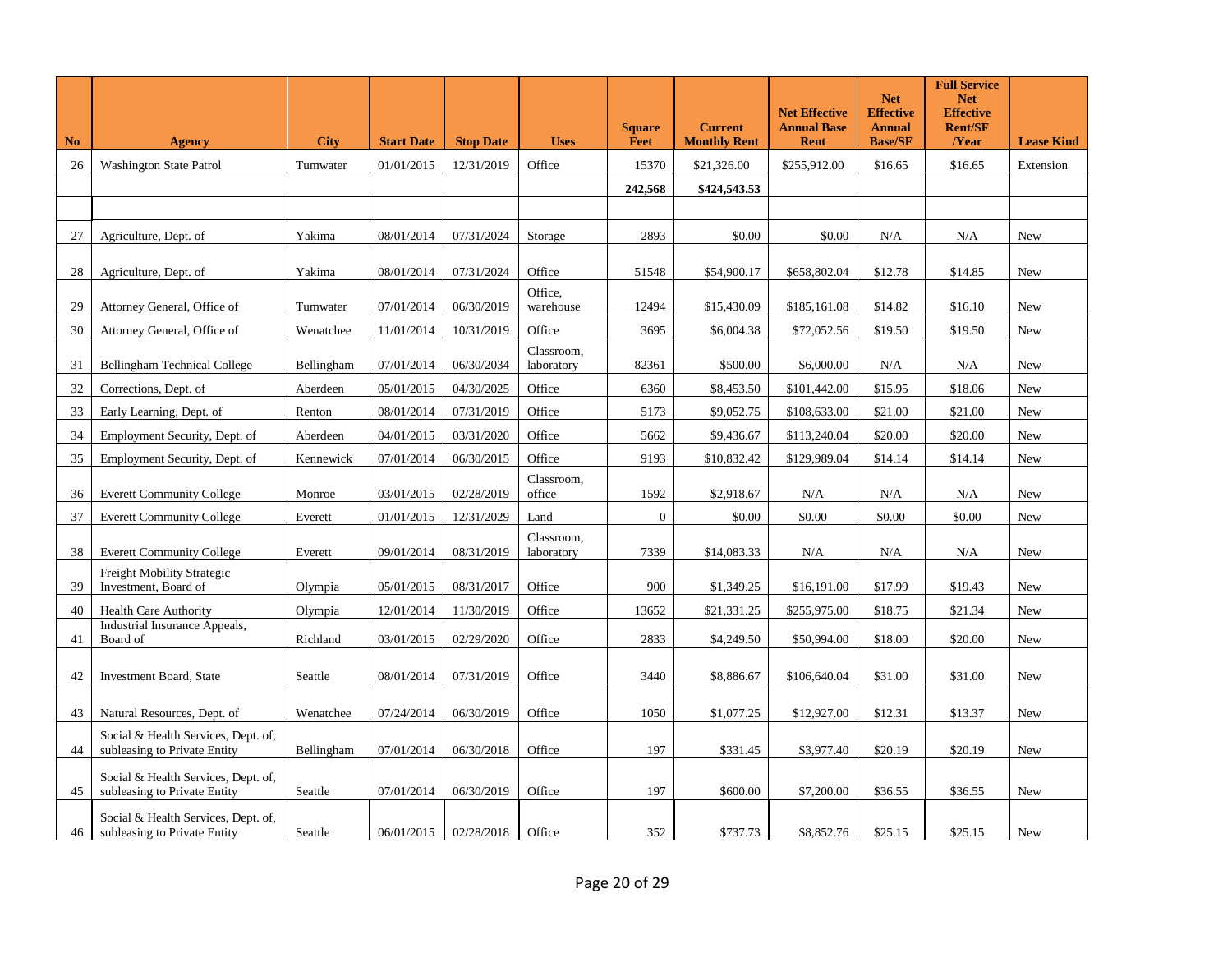| <b>No</b> | <b>Agency</b>                                                       | <b>City</b>       | <b>Start Date</b> | <b>Stop Date</b> | <b>Uses</b>          | <b>Square</b><br><b>Feet</b> | <b>Current</b><br><b>Monthly Rent</b> | <b>Net Effective</b><br><b>Annual Base</b><br><b>Rent</b> | <b>Net</b><br><b>Effective</b><br><b>Annual</b><br><b>Base/SF</b> | <b>Full Service</b><br><b>Net</b><br><b>Effective</b><br><b>Rent/SF</b><br>/Year | <b>Lease Kind</b> |
|-----------|---------------------------------------------------------------------|-------------------|-------------------|------------------|----------------------|------------------------------|---------------------------------------|-----------------------------------------------------------|-------------------------------------------------------------------|----------------------------------------------------------------------------------|-------------------|
|           |                                                                     |                   |                   |                  |                      |                              |                                       |                                                           |                                                                   |                                                                                  |                   |
| 47        | Social & Health Services, Dept. of,<br>subleasing to Private Entity | Federal Way       | 01/01/2015        | 01/31/2016       | Office               | 198                          | \$373.56                              | \$4,482.72                                                | \$22.64                                                           | \$22.64                                                                          | New               |
| 48        | Social & Health Services, Dept. of,<br>subleasing to Private Entity | Auburn            | 09/01/2014        | 08/31/2015       | Office               | 99                           | \$405.32                              | \$4,863.84                                                | \$49.13                                                           | \$49.13                                                                          | New               |
| 49        | Social & Health Services, Dept. of,<br>subleasing to Private Entity | Bellevue          | 04/01/2015        | 02/29/2016       | Office               | 99                           | \$497.14                              | \$5,965.68                                                | \$60.26                                                           | \$60.26                                                                          | New               |
| 50        | Social & Health Services, Dept. of                                  | Lacey             | 10/01/2014        | 06/30/2016       | Office               | 4200                         | \$6,716.50                            | \$80,598.00                                               | \$19.19                                                           | \$19.19                                                                          | New               |
| 51        | Social & Health Services, Dept. of                                  | Kennewick         | 04/01/2015        | 03/31/2020       | Office               | 5267                         | \$7,681.04                            | \$92,172.48                                               | \$17.50                                                           | \$19.50                                                                          | New               |
| 52        | Social & Health Services, Dept. of                                  | Everett           | 08/15/2014        | 08/15/2015       | Office               | 500                          | \$0.00                                | \$0.00                                                    | \$0.00                                                            | \$0.00                                                                           | New               |
| 53        | Social & Health Services, Dept. of                                  | Olympia           | 05/01/2015        | 04/30/2020       | Office               | 12232                        | \$15,290.00                           | \$183,480.00                                              | \$15.00                                                           | \$15.00                                                                          | New               |
| 54        | Social & Health Services, Dept. of                                  | Toppenish         | 09/01/2014        | 08/31/2024       | Office               | 9932                         | \$14,484.16                           | \$173,809.92                                              | \$17.50                                                           | \$19.89                                                                          | New               |
| 55        | Social & Health Services, Dept. of                                  | Vancouver         | 11/01/2014        | 10/31/2024       | Office               | 73654                        | \$109,069.30                          | \$1,308,831.00                                            | \$17.77                                                           | \$20.36                                                                          | New               |
| 56        | <b>Washington State Patrol</b>                                      | Monroe            | 01/01/2015        | 12/31/2019       | Office               | 3961                         | \$6,306.77                            | \$75,681.24                                               | \$19.11                                                           | \$21.14                                                                          | New               |
|           |                                                                     |                   |                   |                  |                      | 321073                       | \$330,998.87                          |                                                           |                                                                   |                                                                                  |                   |
|           |                                                                     |                   |                   |                  |                      |                              |                                       |                                                           |                                                                   |                                                                                  |                   |
| 57        | Administrative Office of the Courts                                 | SeaTac            | 02/01/2015        | 03/31/2020       | Office               | 3936                         | \$9,512.00                            | \$114,144.00                                              | \$29.00                                                           | \$29.00                                                                          | Renewal           |
| 58        | Agriculture, Dept. of                                               | East<br>Wenatchee | 03/01/2015        | 02/29/2020       | Office               | 4594                         | \$7,809.80                            | \$93,717.60                                               | \$20.40                                                           | \$22.79                                                                          | Renewal           |
| 59        | Agriculture, Dept. of                                               | Spokane           | 07/01/2014        | 06/30/2019       | Office               | 998                          | \$1,257.50                            | \$15,090.00                                               | \$15.12                                                           | \$15.12                                                                          | Renewal           |
| 60        | Agriculture, Dept. of                                               | Chehalis          | 01/01/2015        | 12/31/2015       | Office               | 100                          | \$82.08                               | \$984.96                                                  | \$9.85                                                            | \$9.85                                                                           | Renewal           |
| 61        | <b>Arts Commission</b>                                              | Olympia           | 08/01/2014        | 07/31/2019       | Office               | 5971                         | \$7,325.58                            | \$96,067.01                                               | \$16.09                                                           | \$16.09                                                                          | Renewal           |
| 62        | Attorney General, Office of                                         | Spokane           | 11/01/2014        | 10/31/2019       | Office               | 29009                        | \$42,176.88                           | \$506,122.56                                              | \$17.45                                                           | \$17.45                                                                          | Renewal           |
| 63        | Attorney General, Office of                                         | Port Orchard      | 04/01/2015        | 03/31/2017       | Office               | 100                          | \$200.00                              | \$2,400.00                                                | \$24.00                                                           | \$24.00                                                                          | Renewal           |
| 64        | Attorney General, Office of                                         | Bellingham        | 04/01/2015        | 03/31/2020       | Office               | 8111                         | \$11,611.00                           | \$142,998.30                                              | \$17.63                                                           | \$17.63                                                                          | Renewal           |
| 65        | Attorney General, Office of                                         | Tumwater          | 01/01/2015        | 06/30/2019       | Warehouse,<br>office | 17142                        | \$15,301.05                           | \$183,612.60                                              | \$10.57                                                           | \$11.38                                                                          | Renewal           |
| 66        | Auditor, Office of                                                  | Vancouver         | 12/01/2014        | 11/30/2019       | Office               | 2868                         | \$4,428.67                            | \$53,144.04                                               | \$18.53                                                           | \$20.64                                                                          | Renewal           |
| 67        | <b>Consolidated Technology Services</b>                             | Yakima            | 07/01/2014        | 06/30/2019       | Miscellaneous        | 2338                         | \$1,433.97                            | N/A                                                       | N/A                                                               | N/A                                                                              | Renewal           |
| 68        | <b>Consolidated Technology Services</b>                             | Seattle           | 12/01/2014        | 11/30/2019       | Office               | 6583                         | \$14,014.58                           | \$168,174.96                                              | \$25.55                                                           | \$26.56                                                                          | Renewal           |
| 69        | <b>Consolidated Technology Services</b>                             | Olympia           | 01/01/2015        | 12/31/2015       | Miscellaneous        | 1000                         | \$1.00                                | N/A                                                       | N/A                                                               | N/A                                                                              | Renewal           |
| 70        | Corrections, Dept. of                                               | Okanogan          | 05/01/2015        | 04/30/2020       | Office               | 1554                         | \$1,603.57                            | \$19,242.84                                               | \$12.38                                                           | \$13.39                                                                          | Renewal           |
| 71        | Corrections, Dept. of                                               | Pasco             | 11/01/2014        | 10/31/2019       | Office               | 3480                         | \$3,500.00                            | \$42,000.00                                               | \$12.07                                                           | \$13.06                                                                          | Renewal           |
| 72        | Corrections, Dept. of                                               | Walla Walla       | 10/01/2014        | 09/30/2019       | Office               | 5048                         | \$6,925.86                            | \$83,110.32                                               | \$16.46                                                           | \$19.05                                                                          | Renewal           |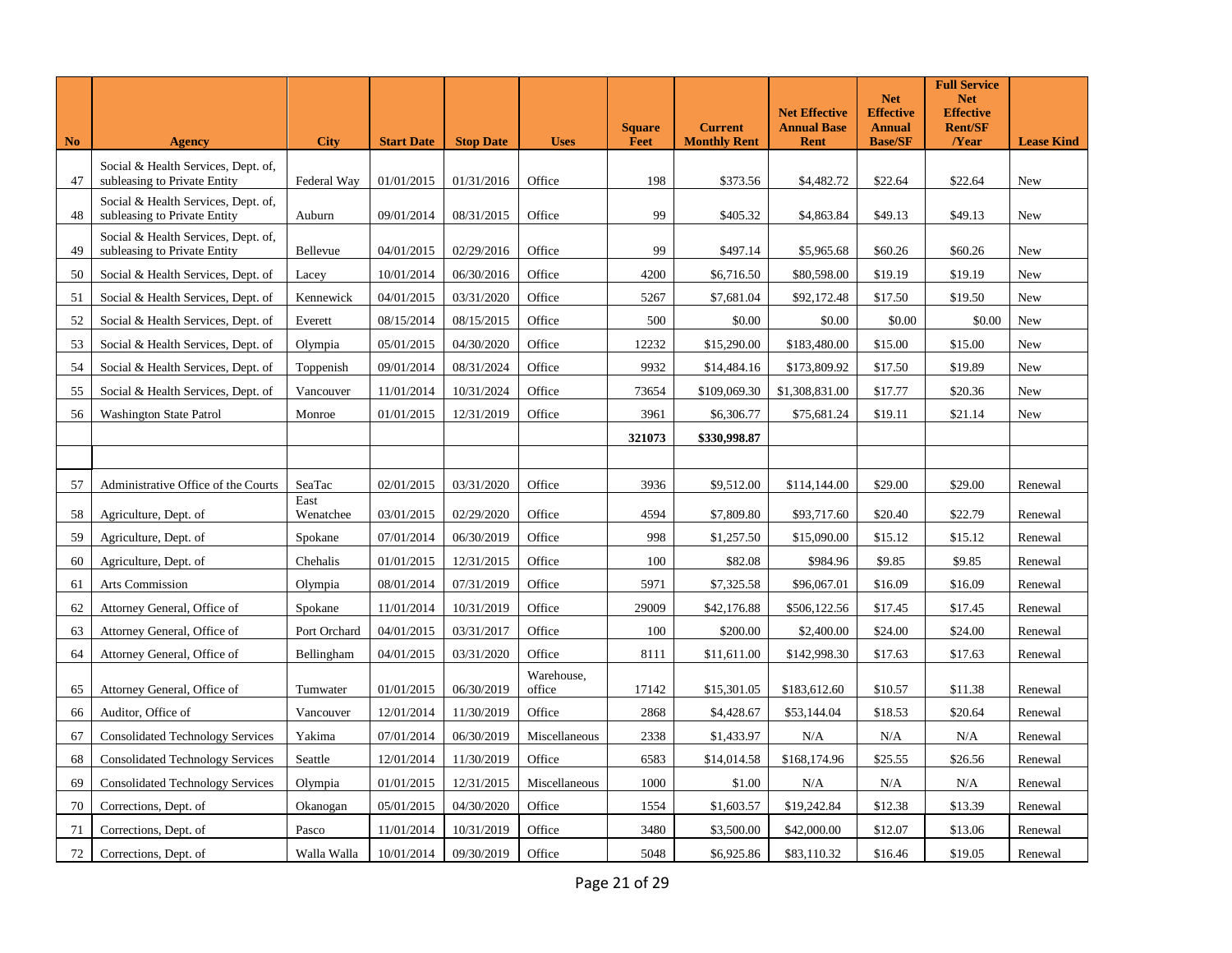| N <sub>o</sub> | <b>Agency</b>                             | <b>City</b>      | <b>Start Date</b> | <b>Stop Date</b> | <b>Uses</b>           | <b>Square</b><br>Feet | <b>Current</b><br><b>Monthly Rent</b> | <b>Net Effective</b><br><b>Annual Base</b><br><b>Rent</b> | <b>Net</b><br><b>Effective</b><br><b>Annual</b><br><b>Base/SF</b> | <b>Full Service</b><br><b>Net</b><br><b>Effective</b><br><b>Rent/SF</b><br>/Year | <b>Lease Kind</b> |
|----------------|-------------------------------------------|------------------|-------------------|------------------|-----------------------|-----------------------|---------------------------------------|-----------------------------------------------------------|-------------------------------------------------------------------|----------------------------------------------------------------------------------|-------------------|
| 73             | Ecology, Dept. of                         | Lacey            | 06/01/2015        | 05/31/2020       | Storage               | 3864                  | \$1,850.00                            | N/A                                                       | N/A                                                               | N/A                                                                              | Renewal           |
| 74             | <b>Edmonds Community College</b>          | Lynnwood         | 09/01/2014        | 08/31/2019       | Office                | 1309                  | \$3,177.31                            | \$38,127.72                                               | \$29.13                                                           | \$29.13                                                                          | Renewal           |
| 75             | <b>Edmonds Community College</b>          | Everett          | 08/01/2014        | 07/31/2019       | Miscellaneous         | 3121                  | \$2,410.97                            | N/A                                                       | N/A                                                               | N/A                                                                              | Renewal           |
| 76             | Employment Security, Dept. of             | Auburn           | 06/01/2015        | 05/31/2020       | Office                | 13303                 | \$18,225.11                           | \$218,701.32                                              | \$16.44                                                           | \$19.97                                                                          | Renewal           |
| 77             | Employment Security, Dept. of             | Spokane          | 12/01/2014        | 11/30/2019       | Office                | 20063                 | \$34,668.68                           | \$436,738.97                                              | \$21.77                                                           | \$22.78                                                                          | Renewal           |
| 78             | Employment Security, Dept. of             | Spokane          | 07/01/2014        | 06/30/2019       | Office                | 40300                 | \$60,416.42                           | \$724,997.04                                              | \$17.99                                                           | \$19.18                                                                          | Renewal           |
| 79             | Employment Security, Dept. of             | <b>Bremerton</b> | 01/01/2015        | 12/31/2019       | Office                | 9280                  | \$15,466.67                           | \$185,600.04                                              | \$20.00                                                           | \$20.00                                                                          | Renewal           |
| 80             | Employment Security, Dept. of             | Port<br>Haddock  | 01/01/2015        | 09/30/2015       | Office                | 778                   | \$1,034.36                            | \$12,412.32                                               | \$15.95                                                           | \$17.10                                                                          | Renewal           |
| 81             | Enterprise Services, Dept. of             | Olympia          | 10/01/2014        | 09/30/2019       | Parking               | $\mathbf{0}$          | \$400.00                              | N/A                                                       | N/A                                                               | N/A                                                                              | Renewal           |
| 82             | Fish & Wildlife, Dept. of                 | La Connor        | 07/01/2014        | 06/30/2019       | Warehouse,<br>office  | 16176                 | \$9,153.28                            | \$109,839.36                                              | \$6.79                                                            | \$7.55                                                                           | Renewal           |
| 83             | Health, Dept. of                          | Tumwater         | 07/01/2014        | 06/30/2019       | Warehouse             | 12000                 | \$5,400.00                            | \$64,800.00                                               | \$5.40                                                            | \$6.20                                                                           | Renewal           |
| 84             | Industrial Insurance Appeals,<br>Board of | Moses Lake       | 09/01/2014        | 08/31/2019       | Office                | 992                   | \$1,375.00                            | \$16,500.00                                               | \$16.63                                                           | \$19.02                                                                          | Renewal           |
| 85             | Industrial Insurance Appeals,<br>Board of | Spokane          | 06/01/2015        | 05/31/2020       | Office                | 3978                  | \$6,557.07                            | \$78,684.84                                               | 19,78                                                             | \$19.78                                                                          | Renewal           |
| 86             | Insurance Commissioner, Office of         | Tumwater         | 01/01/2015        | 12/31/2019       | Office                | 4198                  | \$6,419.44                            | \$77,033.28                                               | \$18.35                                                           | \$20.94                                                                          | Renewal           |
| 87             | Labor & Industries, Dept. of              | Tumwater         | 02/01/2015        | 01/31/2020       | Warehouse             | 26084                 | \$12,020.38                           | \$144,244.56                                              | \$5.53                                                            | \$6.35                                                                           | Renewal           |
| 88             | Labor & Industries, Dept. of              | Bellevue         | 04/01/2015        | 03/31/2020       | Office                | 10290                 | \$21,437.50                           | \$257,250.00                                              | \$25.00                                                           | \$25.95                                                                          | Renewal           |
| 89             | Labor & Industries, Dept. of              | Bellingham       | 04/01/2015        | 03/31/2020       | Office                | 10826                 | \$16,239.00                           | \$194,868.00                                              | \$18.00                                                           | \$18.00                                                                          | Renewal           |
| 90             | Labor & Industries, Dept. of              | Olympia          | 07/01/2014        | 06/30/2019       | Office,<br>laboratory | 20570                 | \$27,718.08                           | \$332,616.96                                              | \$16.17                                                           | \$18.76                                                                          | Renewal           |
| 91             | Labor & Industries, Dept. of              | Tumwater         | 06/01/2015        | 05/31/2016       | Office                | 3000                  | \$4,375.00                            | \$52,500.00                                               | \$17.50                                                           | \$20.09                                                                          | Renewal           |
| 92             | Labor & Industries, Dept. of              | Mount<br>Vernon  | 03/01/2015        | 02/29/2020       | Office                | 14256                 | \$18,119.15                           | \$217,429.80                                              | \$15.25                                                           | \$17.35                                                                          | Renewal           |
| 93             | Licensing, Dept. of                       | Anacortes        | 07/01/2014        | 06/30/2019       | Office                | 1965                  | \$3,510.00                            | \$42,120.00                                               | \$21.44                                                           | \$23.54                                                                          | Renewal           |
| 94             | Licensing, Dept. of                       | Bellevue         | 10/01/2014        | 09/30/2019       | Office                | 12050                 | \$25,606.25                           | \$307,275.00                                              | \$25.50                                                           | \$25.50                                                                          | Renewal           |
| 95             | Licensing, Dept. of                       | Bellevue         | 10/01/2014        | 09/30/2019       | Parking               | $\overline{0}$        | \$3,500.00                            | N/A                                                       | N/A                                                               | N/A                                                                              | Renewal           |
| 96             | Licensing, Dept. of                       | Republic         | 07/01/2014        | 06/30/2019       | Office                | 643                   | \$800.00                              | \$9,600.00                                                | \$14.93                                                           | \$14.93                                                                          | Renewal           |
| 97             | Licensing, Dept. of                       | Goldendale       | 06/01/2015        | 05/31/2016       | Office                | 1000                  | \$1,000.00                            | \$12,000.00                                               | \$12.00                                                           | \$14.07                                                                          | Renewal           |
| 98             | Licensing, Dept. of                       | South Bend       | 09/01/2014        | 08/31/2019       | Office                | 549                   | \$616.79                              | \$7,401.48                                                | \$13.48                                                           | \$14.63                                                                          | Renewal           |
| 99             | <b>Lottery Commission</b>                 | Yakima           | 01/01/2015        | 12/31/2019       | Office                | 3454                  | \$4,475.00                            | \$53,700.00                                               | \$15.55                                                           | \$16.56                                                                          | Renewal           |
| 100            | <b>Lottery Commission</b>                 | Everett          | 01/01/2015        | 12/31/2019       | Office                | 3105                  | \$5,175.00                            | \$62,100.00                                               | \$20.00                                                           | \$22.10                                                                          | Renewal           |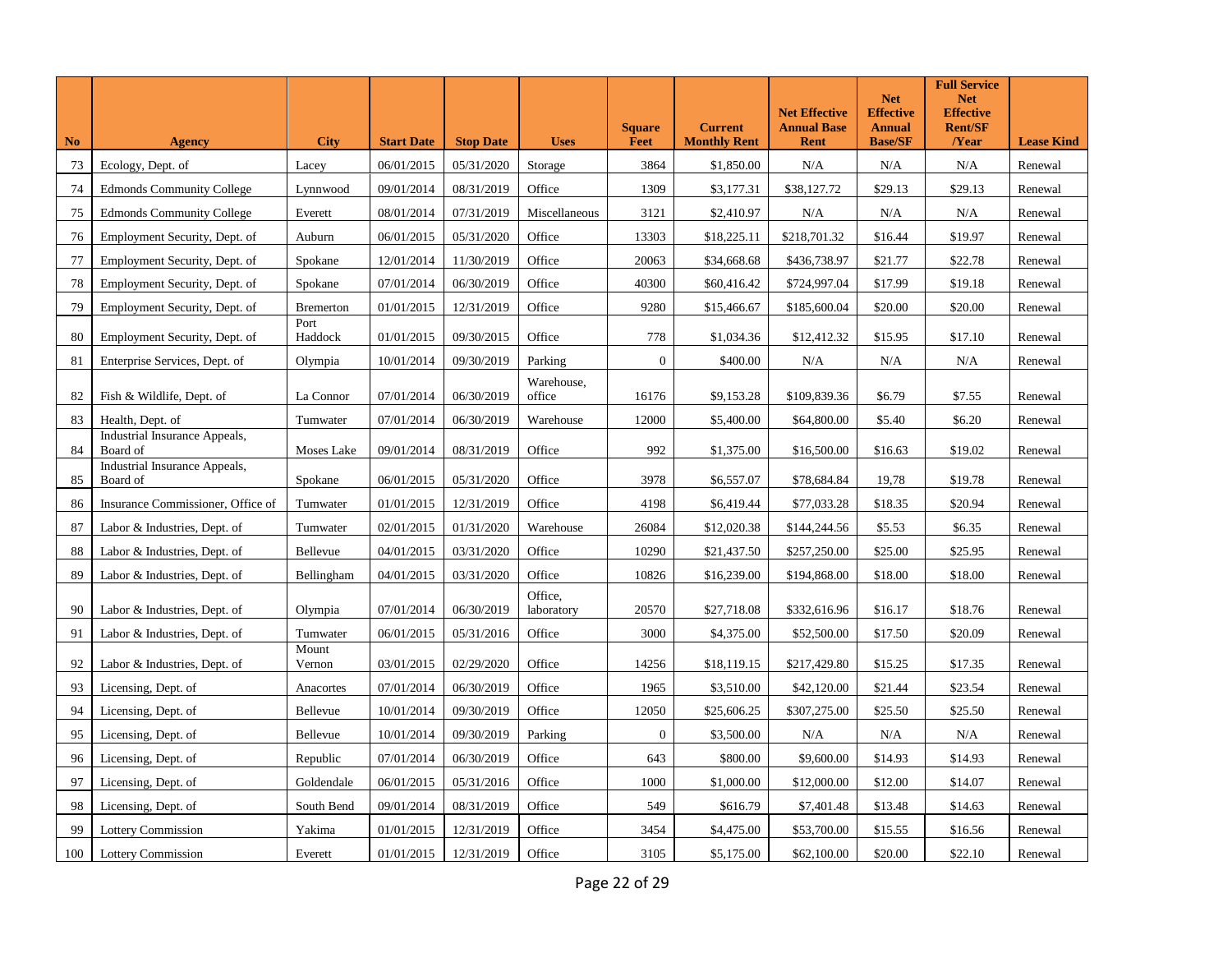| <b>No</b> | <b>Agency</b>                                                      | <b>City</b>       | <b>Start Date</b> | <b>Stop Date</b> | <b>Uses</b>        | <b>Square</b><br>Feet | <b>Current</b><br><b>Monthly Rent</b> | <b>Net Effective</b><br><b>Annual Base</b><br><b>Rent</b> | <b>Net</b><br><b>Effective</b><br><b>Annual</b><br><b>Base/SF</b> | <b>Full Service</b><br><b>Net</b><br><b>Effective</b><br><b>Rent/SF</b><br>/Year | <b>Lease Kind</b> |
|-----------|--------------------------------------------------------------------|-------------------|-------------------|------------------|--------------------|-----------------------|---------------------------------------|-----------------------------------------------------------|-------------------------------------------------------------------|----------------------------------------------------------------------------------|-------------------|
| 101       | <b>Lottery Commission</b>                                          | Spokane<br>Valley | 09/01/2014        | 08/31/2019       | Office             | 3180                  | \$3,180.00                            | \$38,160.00                                               | \$12.00                                                           | \$13.15                                                                          | Renewal           |
| 102       | Military Dept. of leasing to Private<br>Entity                     | Wenatchee         | 06/01/2015        | 05/31/2017       | Office             | 442                   | \$105.00                              | \$1,260.00                                                | \$2.85                                                            | \$3.91                                                                           | Renewal           |
| 103       | Natural Resources, Dept. of                                        | Pasco             | 09/01/2014        | 08/31/2016       | Office,<br>Storage | 3,021                 | \$1,750.00                            | \$21,000.00                                               | \$20.57                                                           | \$21.56                                                                          | Renewal           |
| 104       | Public Disclosure Commission                                       | Olympia           | 07/01/2014        | 06/30/2019       | Office             | 7682                  | \$10,882.84                           | \$130,594.08                                              | \$17.00                                                           | \$17.00                                                                          | Renewal           |
| 105       | Public Instruction, Office of the<br>Superintendent of             | Seattle           | 01/01/2015        | 12/31/2017       | Office             | 2039                  | \$3,209.06                            | \$38,508.72                                               | \$218.89                                                          | \$18.89                                                                          | Renewal           |
| 106       | Revenue, Dept. of                                                  | Richland          | 10/01/2014        | 09/30/2019       | Office             | 6853                  | \$9,422.88                            | \$113,074.56                                              | \$16.50                                                           | \$18.76                                                                          | Renewal           |
| 107       | Seattle Community College                                          | Seattle           | 04/01/2015        | 03/31/2020       | Residential        | 17786                 | \$46,864.00                           | N/A                                                       | N/A                                                               | N/A                                                                              | Renewal           |
| 108       | Secretary of State                                                 | Tumwater          | 07/01/2014        | 06/30/2015       | Warehouse          | 20956                 | \$9,737.10                            | \$116,845.20                                              | \$5.58                                                            | \$6.40                                                                           | Renewal           |
| 109       | Services to the Blind, Dept. of                                    | Lacey             | 09/01/2014        | 09/30/2016       | Office             | 1669                  | \$2,308.78                            | \$27,705.36                                               | \$16.60                                                           | \$19.19                                                                          | Renewal           |
| 110       | Social & Health Service, Dept. of                                  | Seattle           | 07/01/2014        | 06/30/2019       | Office             | 32292                 | \$58,583.07                           | \$702,996.84                                              | \$21.77                                                           | \$24.02                                                                          | Renewal           |
| 111       | Social & Health Service, Dept. of,<br>subleasing to Private Entity | Seattle           | 09/01/2014        | 08/31/2019       | Office             | 98                    | \$280.00                              | \$3,360.00                                                | \$34.29                                                           | \$34.29                                                                          | Renewal           |
| 112       | Social & Health Service, Dept. of,<br>subleasing to Private Entity | Seattle           | 07/01/2014        | 06/30/2019       | Office             | 247                   | \$488.85                              | \$5,866.20                                                | \$23.75                                                           | \$23.76                                                                          | Renewal           |
| 113       | Social & Health Service, Dept. of,<br>subleasing to Private Entity | Seattle           | 12/01/2014        | 11/30/2019       | Office             | 99                    | \$263.00                              | \$3,156.00                                                | \$31.88                                                           | \$31.88                                                                          | Renewal           |
| 114       | Social & Health Service, Dept. of,<br>subleasing to Private Entity | Kent              | 06/01/2015        | 08/31/2016       | Office             | 351                   | \$680.00                              | \$8,160.00                                                | \$23.25                                                           | \$23.25                                                                          | Renewal           |
| 115       | Social & Health Services, Dept. of                                 | Port Angeles      | 04/01/2015        | 03/31/2020       | Office             | 4940                  | \$7,531.75                            | \$90,381.00                                               | \$18.30                                                           | \$20.74                                                                          | Renewal           |
| 116       | Social & Health Services, Dept. of                                 | Yakima            | 01/01/2015        | 12/31/2019       | Office             | 4973                  | \$6,962.20                            | \$83,546.40                                               | \$16.80                                                           | \$17.86                                                                          | Renewal           |
| 117       | Social & Health Services, Dept. of                                 | Port<br>Townsend  | 06/01/2015        | 09/30/2019       | Office             | 12539                 | \$20,250.49                           | \$243,005.88                                              | \$19.38                                                           | \$21.82                                                                          | Renewal           |
| 118       | Social & Health Services, Dept. of                                 | Lynnwood          | 02/01/2015        | 01/31/2020       | Office             | 4872                  | \$8,570.66                            | \$102,847.92                                              | \$21.11                                                           | \$23.55                                                                          | Renewal           |
| 119       | Social & Health Services, Dept. of                                 | Yakima            | 01/01/2015        | 12/31/2019       | Office             | 5781                  | \$3,708.00                            | \$44,496.00                                               | \$7.70                                                            | \$8.76                                                                           | Renewal           |
| 120       | Social & Health Services, Dept. of                                 | Moses Lake        | 05/01/2015        | 04/30/2020       | Office             | 2002                  | \$2,628.00                            | \$31,536.00                                               | \$15.75                                                           | \$18.14                                                                          | Renewal           |
| 121       | Social & Health Services, Dept. of                                 | Walla Walla       | 09/01/2014        | 08/31/2019       | Office             | 13720                 | \$17,755.97                           | \$213,071.64                                              | \$15.53                                                           | \$18.12                                                                          | Renewal           |
| 122       | Social & Health Services, Dept. of                                 | Tumwater          | 04/01/2015        | 03/31/2020       | Warehouse          | 28500                 | \$12,825.00                           | \$153,900.00                                              | \$5.40                                                            | \$6.22                                                                           | Renewal           |
| 123       | Social & Health Services, Dept. of                                 | Tumwater          | 04/01/2015        | 02/29/2020       | Office             | 12760                 | \$18,874.17                           | \$226,490.04                                              | \$17.75                                                           | \$20.34                                                                          | Renewal           |
| 124       | Social & Health Services, Dept. of                                 | SeaTac            | 04/01/2015        | 03/31/2020       | Office             | 4622                  | \$9,244.00                            | \$110,928.00                                              | \$24.00                                                           | \$24.00                                                                          | Renewal           |
| 125       | Social & Health Services, Dept. of                                 | Kent              | 09/01/2014        | 08/31/2016       | Office             | 62443                 | \$114,478.83                          | \$1,373,745.96                                            | \$22.00                                                           | \$25.53                                                                          | Renewal           |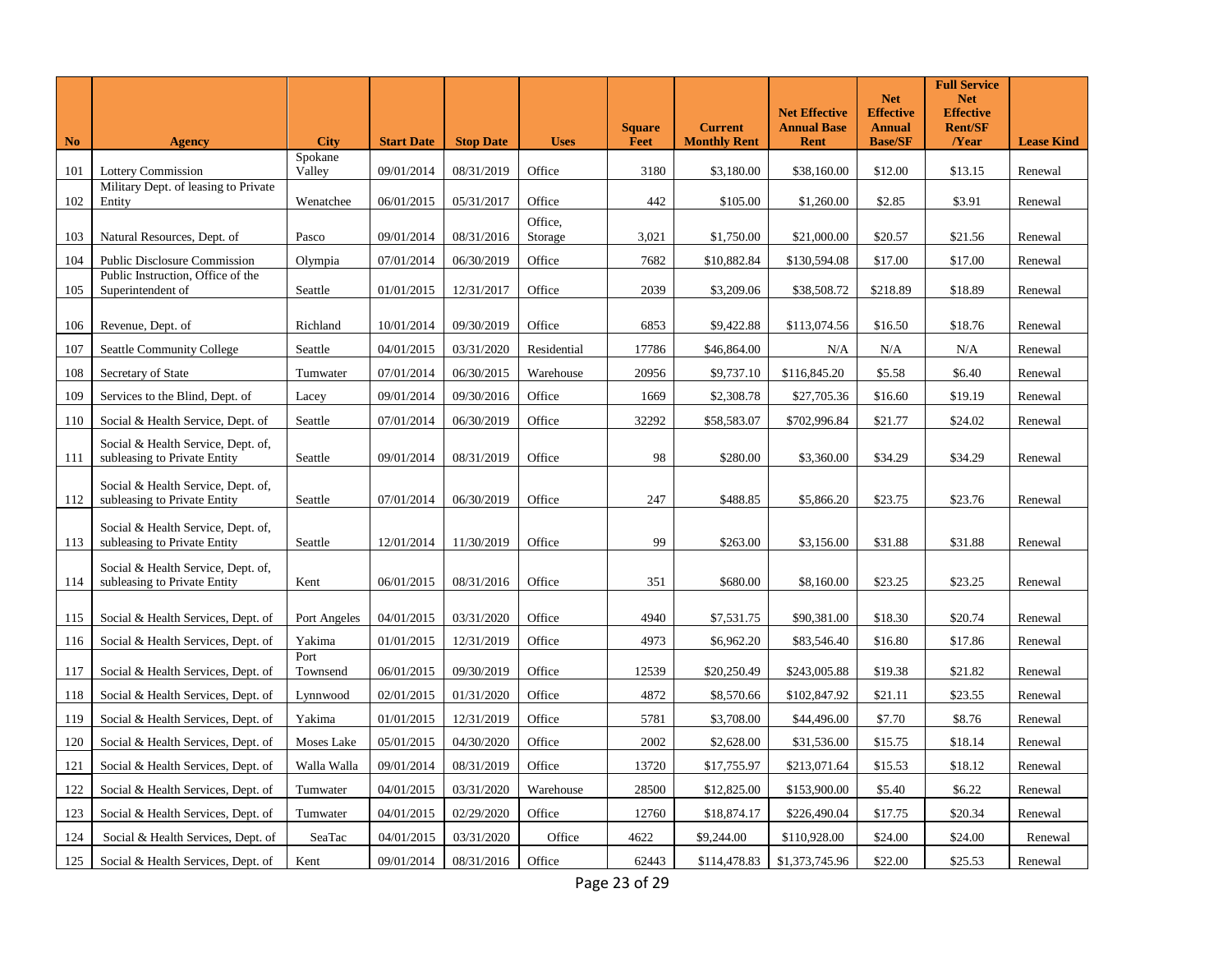|                |                                    |              |                   |                  |                      |               |                     |                                            | <b>Net</b>                        | <b>Full Service</b><br><b>Net</b>  |                   |
|----------------|------------------------------------|--------------|-------------------|------------------|----------------------|---------------|---------------------|--------------------------------------------|-----------------------------------|------------------------------------|-------------------|
|                |                                    |              |                   |                  |                      | <b>Square</b> | <b>Current</b>      | <b>Net Effective</b><br><b>Annual Base</b> | <b>Effective</b><br><b>Annual</b> | <b>Effective</b><br><b>Rent/SF</b> |                   |
| N <sub>0</sub> | <b>Agency</b>                      | <b>City</b>  | <b>Start Date</b> | <b>Stop Date</b> | <b>Uses</b>          | Feet          | <b>Monthly Rent</b> | <b>Rent</b>                                | <b>Base/SF</b>                    | /Year                              | <b>Lease Kind</b> |
| 126            | Social & Health Services, Dept. of | Lynnwood     | 07/01/2014        | 06/30/2019       | Office               | 57504         | \$101,159.12        | \$1,213,909.44                             | \$21.11                           | \$23.55                            | Renewal           |
| 127            | Social & Health Services, Dept. of | Seattle      | 09/01/2014        | 08/31/2019       | Office               | 40738         | \$61,107.00         | \$733,284.00                               | \$18.00                           | \$21.53                            | Renewal           |
| 128            | Social & Health Services, Dept. of | Clarkston    | 02/01/2015        | 01/31/2020       | Office               | 14800         | \$18,956.33         | \$227,475.96                               | \$15.37                           | \$17.76                            | Renewal           |
| 129            | Social & Health Services, Dept. of | Colville     | 07/01/2014        | 06/30/2019       | Office               | 352           | \$325.00            | \$3,900.00                                 | \$11.08                           | \$13.47                            | Renewal           |
| 130            | Social & Health Services, Dept. of | Lacey        | 08/01/2014        | 07/31/2019       | Office               | 54788         | \$78,768.87         | \$945,226.44                               | \$17.25                           | \$19.84                            | Renewal           |
| 131            | Social & Health Services, Dept. of | Spokane      | 08/01/2014        | 07/31/2019       | Office               | 31069         | \$47,820.37         | \$573,844.44                               | \$18.47                           | \$18.47                            | Renewal           |
| 132            | Social & Health Services, Dept. of | Lakewood     | 02/01/2015        | 01/31/2020       | Office               | 7374          | \$11,368.25         | \$136,419.00                               | \$18.50                           | \$21.07                            | Renewal           |
| 133            | Social & Health Services, Dept. of | Walla Walla  | 09/01/2014        | 08/31/2019       | Office               | 16054         | \$17,500.00         | \$210,000.00                               | \$13.08                           | \$15.67                            | Renewal           |
| 134            | Social & Health Services, Dept. of | Seattle      | 11/01/2014        | 10/31/2019       | Office               | 55325         | \$89,903.13         | \$1,078,837.56                             | \$19.56                           | \$20.45                            | Renewal           |
| 135            | Social & Health Services, Dept. of | Tumwater     | 07/01/2014        | 02/28/2019       | Office               | 49984         | \$72,893.33         | \$874,719.96                               | \$17.50                           | \$20.09                            | Renewal           |
| 136            | Social & Health Services, Dept. of | Lacey        | 08/01/2014        | 07/31/2019       | Office               | 54788         | \$78,768.87         | \$945,226.44                               | \$17.25                           | \$19.84                            | Renewal           |
| 137            | Social & Health Services, Dept. of | Arlington    | 07/01/2014        | 06/30/2019       | Office               | 18836         | \$28,363.88         | \$340,366.56                               | \$18.07                           | \$20.17                            | Renewal           |
| 138            | Social & Health Services, Dept. of | Spokane      | 01/01/2015        | 12/31/2019       | Office               | 28209         | \$45,251.94         | \$543,023.24                               | \$19.25                           | \$19.25                            | Renewal           |
| 139            | Social & Health Services, Dept. of | Port Orchard | 03/01/2015        | 02/29/2020       | Office               | 425           | \$858.45            | \$10,301.40                                | \$24.24                           | \$24.24                            | Renewal           |
| 140            | Social & Health Services, Dept. of | South Bend   | 11/01/2014        | 10/31/2019       | Office               | 10037         | \$14,637.29         | \$175,647.48                               | \$17.50                           | \$19.94                            | Renewal           |
| 141            | Social & Health Services, Dept. of | Toppenish    | 01/01/2015        | 12/31/2019       | Office               | 10164         | \$14,196.57         | \$170,358.84                               | \$16.76                           | \$19.15                            | Renewal           |
| 142            | Social & Health Services, Dept. of | Tacoma       | 10/01/2014        | 09/30/2019       | Office               | 20176         | \$32,870.06         | \$394,440.72                               | \$19.55                           | \$19.55                            | Renewal           |
| 143            | <b>Spokane Community Colleges</b>  | Spokane      | 07/01/2014        | 06/30/2024       | Miscellaneous        | 27820         | \$51,446.24         | N/A                                        | N/A                               | N/A                                | Renewal           |
| 144            | <b>Spokane Community Colleges</b>  | Spokane      | 09/01/2014        | 08/31/2019       | Land                 | 10588         | \$325.84            | N/A                                        | N/A                               | N/A                                | Renewal           |
| 145            | <b>Spokane Community Colleges</b>  | Spokane      | 07/01/2014        | 06/30/2019       | Classroom,<br>office | 38780         | \$11,820.73         | N/A                                        | N/A                               | N/A                                | Renewal           |
| 146            | Transportation, Dept. of           | Richland     | 10/01/2014        | 09/30/2019       | Office               | 6983          | \$9,601.63          | \$115,219.56                               | \$16.50                           | \$18.76                            | Renewal           |
| 147            | Transportation, Dept. of           | Tumwater     | 10/01/2014        | 04/30/2019       | Office               | 6000          | \$5,965.00          | \$71,580.00                                | \$11.93                           | \$11.93                            | Renewal           |
| 148            | <b>Washington State Patrol</b>     | Olympia      | 03/01/2015        | 02/29/2020       | Office               | 22765         | \$30,100.00         | \$375,828.60                               | \$16.51                           | \$19.10                            | Renewal           |
|                |                                    |              |                   |                  |                      | 1167412       | \$1,632,921.55      |                                            |                                   |                                    |                   |
|                | <b>Grand Total</b>                 |              |                   |                  |                      | 1,820,812     | \$29,920,551.84     |                                            |                                   |                                    |                   |

\* Annual operating expense estimates are included where information is available and are from te2014-15 Whitestone Facility Operations Cost Reference. If space in the column is empty, then no operating costs were available. Where the space has "\$0.00", this means that the lessor is paying for all operating expenses. "NA" indicates that operating expense calculations are not applicable. Adding "estimated operating expenses to "average annual rent" provides an "estimated full service rent" for better comparison to the market, asthe State generally pays less than "full service".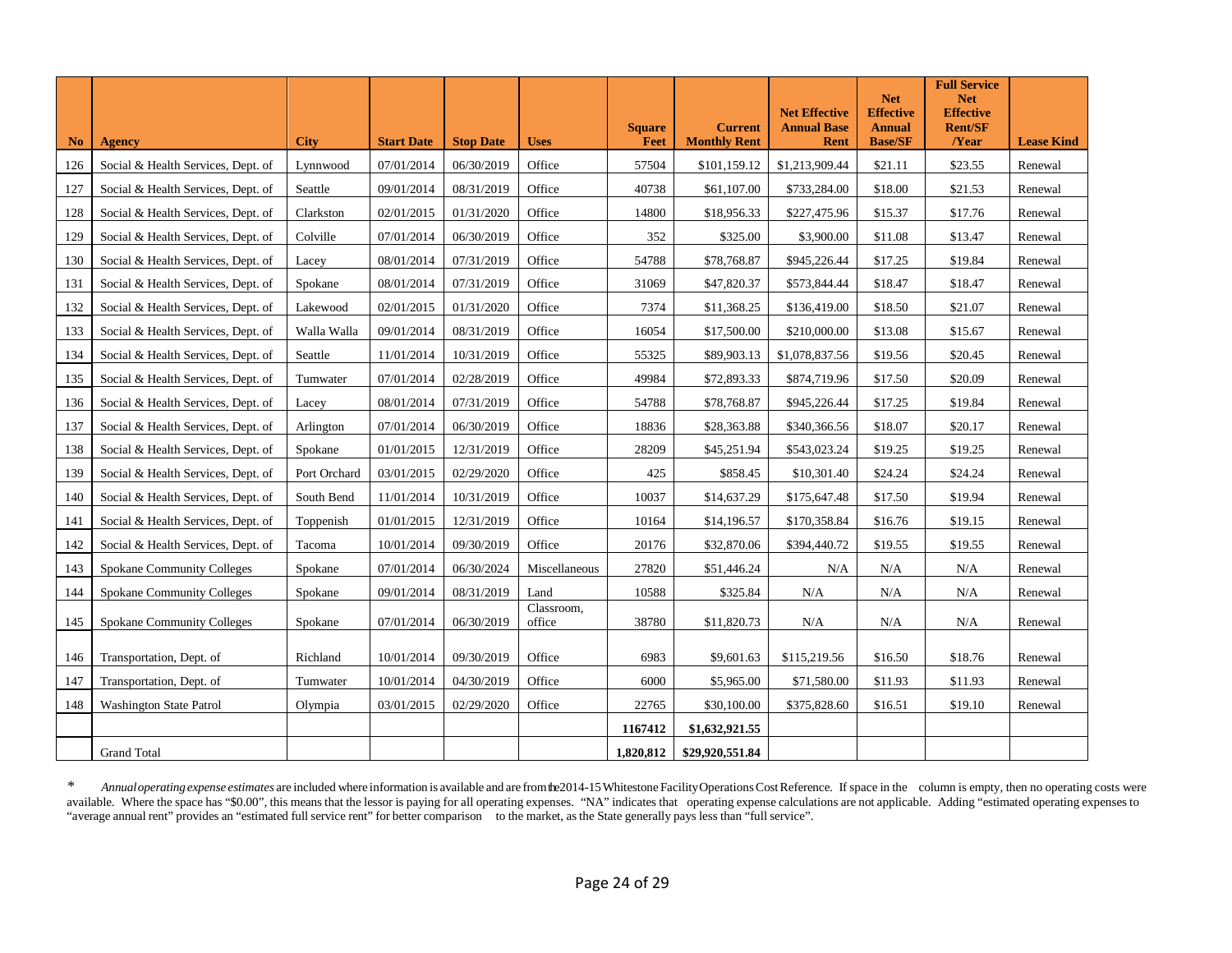#### **APPENDIX B: LEASE TRANSACTIONS RELATED TO STATE-OWNED FACILITIES IN FISCAL YEAR 2015**

| No              | <b>Agency</b>                                                  | <b>Facility Address</b>            | <b>City</b>      | <b>Start Date</b> | <b>Stop Date</b> | <b>Uses</b>   | <b>Square</b><br>Feet | <b>Monthly</b><br>Rent | <b>Net</b><br><b>Effective</b><br><b>Annual</b><br><b>Base Rent</b> | <b>Net</b><br><b>Effective</b><br><b>Annual</b><br><b>Base</b><br><b>Rent/SF</b> | <b>Full</b><br><b>Service</b><br><b>Net</b><br><b>Effective</b><br><b>Rent/SF</b><br>/Year | Lease<br><b>Kind</b> |
|-----------------|----------------------------------------------------------------|------------------------------------|------------------|-------------------|------------------|---------------|-----------------------|------------------------|---------------------------------------------------------------------|----------------------------------------------------------------------------------|--------------------------------------------------------------------------------------------|----------------------|
|                 | Enterprise Services,<br>Dept. of, leasing to<br>Private Entity | 120 Union Avenue SE                | Olympia          | 07/01/2014        | 06/30/2015       | Office        | 72                    | \$36.00                | \$432.00                                                            | \$6.00                                                                           | \$6.00                                                                                     | New                  |
| 2               | Enterprise Services,<br>Dept. of, leasing to<br>Private Entity | 7825 North Sound Drive             | Sedro<br>Woolley | 04/01/2015        | 06/30/2018       | Office        | 8900                  | \$12,134.81            | \$152,315.92                                                        | \$17.11                                                                          | \$17.11                                                                                    | <b>New</b>           |
| 3               | Enterprise Services,<br>Dept. of, leasing to<br>Private Entity | 120 Union Avenue SE                | Olympia          | 01/01/2015        | 06/30/2015       | Office        | 153                   | \$170.72               | \$2,048.64                                                          | \$13.39                                                                          | \$13.39                                                                                    | New                  |
| 4               | Services to the Blind,<br>Dept. of                             | 7345 Linderson Way                 | Tumwater         | 06/20/2015        | 06/30/2017       | Miscellaneous | 2400                  | \$1,250.00             | N/A                                                                 | N/A                                                                              | N/A                                                                                        | New                  |
|                 |                                                                |                                    |                  |                   |                  |               | 11525                 | \$13,591.53            |                                                                     |                                                                                  |                                                                                            |                      |
|                 |                                                                |                                    |                  |                   |                  |               |                       |                        |                                                                     |                                                                                  |                                                                                            |                      |
| 5               | Enterprise Services,<br>Dept. of, leasing to<br>Private Entity | 201 14th Avenue SW                 | Olympia          | 07/01/2014        | 06/30/2016       | Office        | 548                   | \$793.36               | \$9,522.72                                                          | \$17.38                                                                          | \$17.38                                                                                    | Renewal              |
| 6               | Enterprise Services,<br>Dept. of, leasing to<br>Private Entity | 201 Sid Snyder Avenue<br><b>SW</b> | Olympia          | 07/01/2014        | 06/30/2016       | Office        | 238                   | \$344.65               | \$4,135.80                                                          | \$17.38                                                                          | \$17.38                                                                                    | Renewal              |
| $7\phantom{.0}$ | Enterprise Services,<br>Dept. of, leasing to<br>Private Entity | 1417 Columbia Street<br><b>SW</b>  | Olympia          | 07/01/2014        | 06/30/2016       | Office        | 345                   | \$512.63               | \$6,151.56                                                          | \$17.83                                                                          | \$17.83                                                                                    | Renewal              |
| 8               | Enterprise Services,<br>Dept. of, leasing to<br>Private Entity | 1417 Columbia Street<br><b>SW</b>  | Olympia          | 07/01/2014        | 06/30/2016       | Office        | 462                   | \$667.58               | \$8,010.96                                                          | \$17.34                                                                          | \$17.34                                                                                    | Renewal              |
|                 |                                                                |                                    |                  |                   |                  |               | 1593                  | \$2,318.22             |                                                                     |                                                                                  |                                                                                            |                      |
|                 | Total                                                          |                                    |                  |                   |                  |               | 13,118                | \$15,909.75            |                                                                     |                                                                                  |                                                                                            |                      |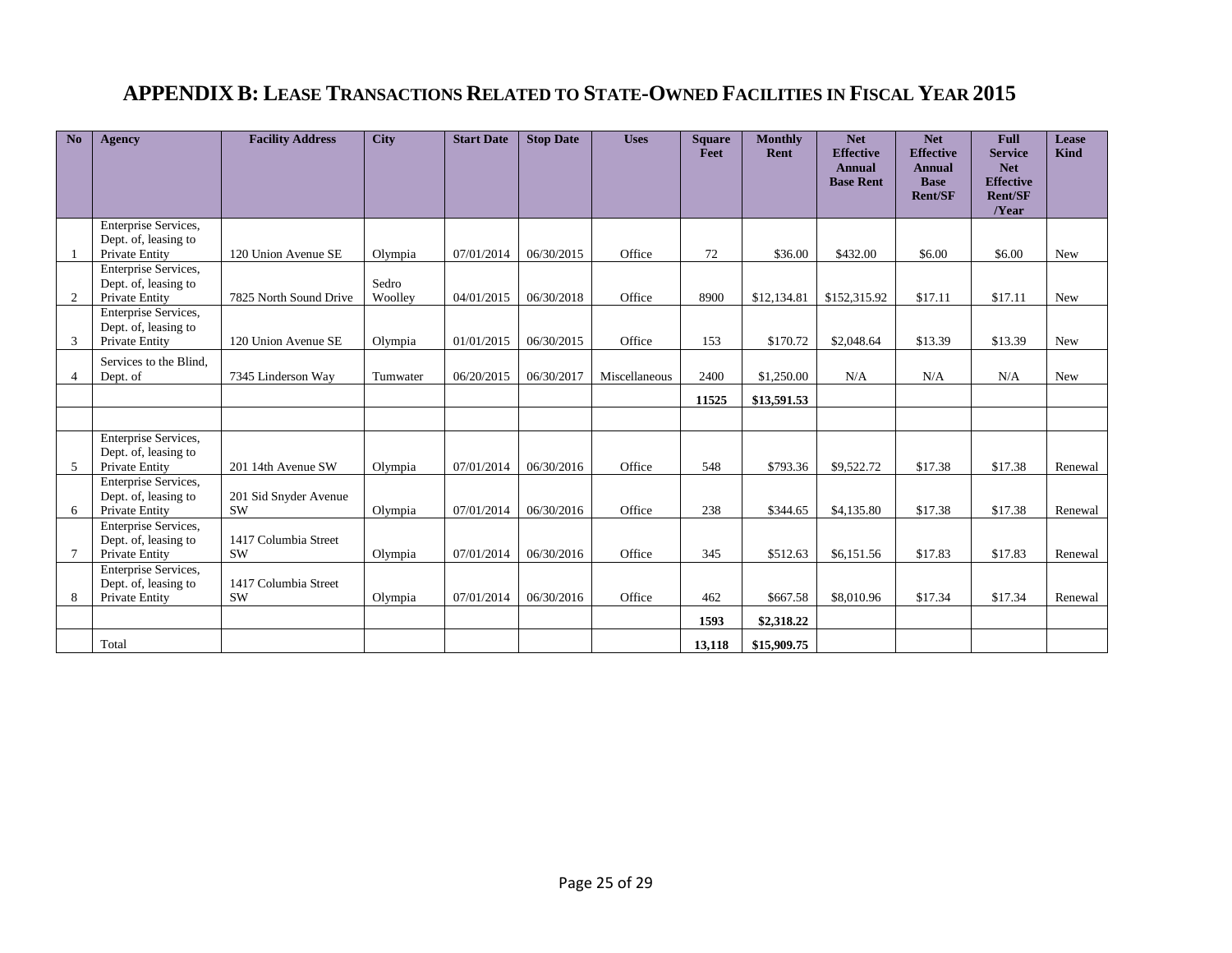### **APPENDIX C: LEASE TRANSACTIONS RELATED TO DELEGATIONS OF AUTHORITY IN FISCAL YEAR 2015**

|                 |                                                               |              |                   |                   |                      | <b>Square</b>  | <b>Monthly</b> | <b>Net</b><br><b>Effective</b><br><b>Annual</b> | <b>Net Effective</b><br><b>Annual Base</b><br><b>Rent/Square</b> | <b>Full Service</b><br><b>Net Effective/</b><br><b>Square</b> | <b>Lease</b> |
|-----------------|---------------------------------------------------------------|--------------|-------------------|-------------------|----------------------|----------------|----------------|-------------------------------------------------|------------------------------------------------------------------|---------------------------------------------------------------|--------------|
| $\mathbf{No}$   | <b>Agency</b>                                                 | <b>City</b>  | <b>Start Date</b> | <b>End Date</b>   | <b>Uses</b>          | Feet           | Rent           | <b>Base Rent</b>                                | <b>Feet</b>                                                      | <b>Feet/Year</b>                                              | <b>Kind</b>  |
| -1              | Public Instruction.<br>Superintendent of                      | Renton       | 08/01/2014        | 07/31/2015        | Office               | 192            | \$650.01       | \$7,800.12                                      | \$40.63                                                          | \$40.63                                                       | Extension    |
| 2               | Public Instruction.<br>Superintendent of                      | Spokane      | 09/01/2014        | 08/31/2015        | Office               | 223            | \$825.00       | \$9,900.00                                      | \$44.39                                                          | \$44.39                                                       | Extension    |
| 3               | Public Instruction,<br>Superintendent of                      | Lakewood     | 07/01/2014        | 06/30/2015        | Office               | 200            | \$266.26       | \$3,195.12                                      | \$1,598.00                                                       | \$18.55                                                       | Extension    |
| $\overline{4}$  | <b>Washington State Patrol</b>                                | Tumwater     | 01/01/2015        | 12/31/2019        | Office               | 13164          | \$15,358.00    | \$184,296.00                                    | \$14.00                                                          | \$16.24                                                       | Extension    |
|                 |                                                               |              |                   |                   |                      | 13779          | \$17,099.27    |                                                 |                                                                  |                                                               |              |
|                 |                                                               |              |                   |                   |                      |                |                |                                                 |                                                                  |                                                               |              |
| 5               | Ecology, Dept. of                                             | Port Angeles | 02/01/2015        | 01/31/2016        | Air<br>Monitoring    | $\overline{0}$ | \$45.83        | N/A                                             | N/A                                                              | N/A                                                           | New          |
| 6               | Ecology, Dept. of                                             | Vancouver    | 02/01/2015        | 01/31/2016        | Air<br>Monitoring    | $\Omega$       | \$75.00        | N/A                                             | N/A                                                              | N/A                                                           | <b>New</b>   |
| $7\phantom{.0}$ | Employment Security, Dept. of<br>subleasing to Private Entity | Tumwater     | 07/01/2014        | 09/30/2015        | Office               | 2820           | \$6,346.00     | \$76,152.00                                     | \$27.00                                                          | \$27.00                                                       | New          |
| 8               | Employment Security, Dept. of<br>subleasing to Private Entity | Kelso        | 10/01/2014        | 11/30/2015        | Office               | 1471           | \$2,669.86     | \$32,038.32                                     | \$21.78                                                          | \$21.78                                                       | New          |
| 9               | <b>Everett Community College</b><br>leasing to Private Entity | Everett      | 08/27/2014        | 08/31/2018        | Miscellaneous        | 613            | \$613.00       | \$613.00                                        | N/A                                                              | N/A                                                           | <b>New</b>   |
| 10              | <b>Lottery Commission</b>                                     | Tulalip      | 09/01/2014        | 06/30/2015        | Miscellaneous        | 44             | \$1,000.00     | N/A                                             | N/A                                                              | N/A                                                           | New          |
| 11              | Lottery Commission                                            | Spokane      | 01/01/2015        | Month to<br>Month | Miscellaneous        | $\overline{0}$ | \$600.00       | N/A                                             | N/A                                                              | N/A                                                           | New          |
| 12              | <b>Lottery Commission</b>                                     | SeaTac       | 11/01/2014        | 10/31/2016        | Miscellaneous        | $\overline{0}$ | \$2,500.00     | N/A                                             | N/A                                                              | N/A                                                           | New          |
| 13              | Natural Resources, Dept. of                                   | Omak         | 07/01/2014        | 05/31/2019        | Office,<br>Parking   | 505            | \$1,000.00     | \$12,000.00                                     | \$23.76                                                          | \$26.15                                                       | New          |
| 14              | Public Instruction,<br>Superintendent of                      | Vancouver    | 03/01/2015        | 02/29/2016        | Office               | 155            | \$520.83       | N/A                                             | N/A                                                              | N/A                                                           | <b>New</b>   |
| 15              | Transportation, Dept. of, leasing<br>to Liquor Control Board  | Vancouver    | 07/01/2014        | 06/30/2019        | Office               | 1151           | \$1,102.11     | \$13,225.32                                     | \$11.49                                                          | \$11.49                                                       | <b>New</b>   |
| 16              | Walla Walla Community College                                 | Clarkston    | 10/06/2014        | 10/05/2015        | Storage              | 200            | \$70.00        | \$840.00                                        | \$4.20                                                           | \$4.20                                                        | New          |
| 17              | Walla Walla Community College                                 | Clarkston    | 05/14/2015        | 05/13/2016        | Storage              | 200            | \$60.00        | \$7.20                                          | \$3.60                                                           | \$3.60                                                        | New          |
|                 |                                                               |              |                   |                   |                      | 7159           | \$16,602.63    |                                                 |                                                                  |                                                               |              |
|                 |                                                               |              |                   |                   |                      |                |                |                                                 |                                                                  |                                                               |              |
| 18              | Commerce, Dept. of                                            | Seattle      | 07/01/2014        | 06/30/2015        | Office               | 500            | \$583.33       | \$6,999.96                                      | \$14.00                                                          | \$14.00                                                       | Renewal      |
| 19              | Commerce, Dept. of subleasing<br>to Government Entity         | Seattle      | 07/01/2014        | 06/30/2015        | Office               | 109            | \$625.00       | \$7,500.00                                      | \$68.81                                                          | \$68.81                                                       | Renewal      |
| 20              | Corrections, Dept. of                                         | Tacoma       | 04/01/2015        | 03/31/2016        | Office.<br>Warehouse | 9542           | \$5,000.00     | \$60,000.00                                     | \$6.29                                                           | \$8.32                                                        | Renewal      |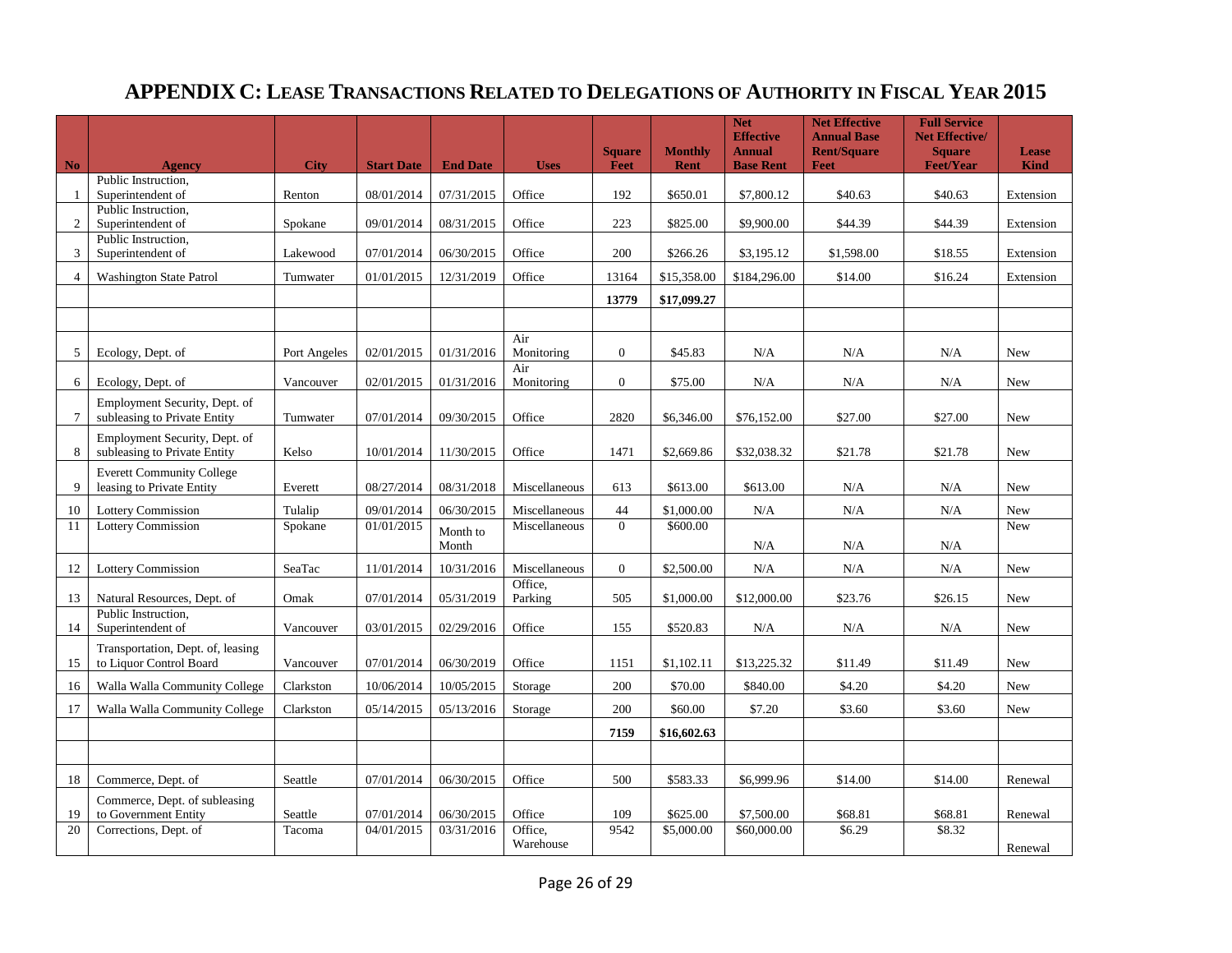| N <sub>o</sub> | <b>Agency</b>                           | <b>City</b>        | <b>Start Date</b> | <b>End Date</b> | <b>Uses</b>       |                  |            | <b>Net</b><br><b>Effective</b><br><b>Annual</b><br><b>Base Rent</b> | <b>Net Effective</b><br><b>Annual Base</b><br><b>Rent/Square</b><br><b>Feet</b> | <b>Full Service</b><br><b>Net Effective/</b><br><b>Square</b><br><b>Feet/Year</b> | <b>Lease</b><br><b>Kind</b> |
|----------------|-----------------------------------------|--------------------|-------------------|-----------------|-------------------|------------------|------------|---------------------------------------------------------------------|---------------------------------------------------------------------------------|-----------------------------------------------------------------------------------|-----------------------------|
| 21             | Corrections, Dept. of                   | Everett            | 03/01/2015        | 02/28/2016      | Office            | 851              | \$1,418.33 | \$0.00                                                              | \$0.00                                                                          | \$0.00                                                                            | Renewal                     |
| 22             | Corrections, Dept. of                   | Spokane            | 01/01/2015        | 12/31/2015      | Parking           | $\boldsymbol{0}$ | \$900.00   | N/A                                                                 | N/A                                                                             | N/A                                                                               | Renewal                     |
| 23             | Criminal Justice Training<br>Commission | Lacey              | 01/01/2015        | 12/31/2019      | Office            | 270              | \$540.00   | \$6,480.00                                                          | \$24.00                                                                         | \$24.00                                                                           | Renewal                     |
| 24             | Ecology, Dept. of                       | Bellevue           | 05/01/2015        | 04/30/2016      | Air<br>Monitoring | $\overline{0}$   | \$225.00   | \$2,700.00                                                          | N/A                                                                             | N/A                                                                               | Renewal                     |
| 25             | Ecology, Dept. of                       | Ritzville          | 04/01/2015        | 03/31/2016      | Air<br>Monitoring | $\mathbf{0}$     | \$150.00   | N/A                                                                 | N/A                                                                             | N/A                                                                               | Renewal                     |
| 26             | Ecology, Dept. of                       | Cheney             | 03/01/2015        | 02/28/2016      | Air<br>Monitoring | $\boldsymbol{0}$ | \$50.00    | \$600.00                                                            | N/A                                                                             | N/A                                                                               | Renewal                     |
| 27             | Ecology, Dept. of                       | Aberdeen           | 03/01/2015        | 02/28/2016      | Air<br>Monitoring | $\boldsymbol{0}$ | \$50.00    | \$600.00                                                            | N/A                                                                             | N/A                                                                               | Renewal                     |
| 28             | Ecology, Dept. of                       | Leavenworth        | 02/01/2015        | 01/31/2016      | Air<br>Monitoring | $\boldsymbol{0}$ | \$50.00    | N/A                                                                 | N/A                                                                             | N/A                                                                               | Renewal                     |
| 29             | Ecology, Dept. of                       | Ellensburg         | 01/01/2015        | 12/31/2015      | Air<br>Monitoring | $\overline{0}$   | \$100.00   | N/A                                                                 | N/A                                                                             | N/A                                                                               | Renewal                     |
| 30             | Ecology, Dept. of                       | Seattle            | 01/01/2015        | 12/31/2015      | Air<br>Monitoring | $\boldsymbol{0}$ | \$150.00   | N/A                                                                 | N/A                                                                             | N/A                                                                               | Renewal                     |
| 31             | Ecology, Dept. of                       | Colville           | 01/01/2015        | 12/31/2015      | Air<br>Monitoring | $\boldsymbol{0}$ | \$110.00   | \$1,320.00                                                          | N/A                                                                             | N/A                                                                               | Renewal                     |
| 32             | Ecology, Dept. of                       | Moses Lake         | 01/01/2015        | 12/31/2015      | Air<br>Monitoring | $\boldsymbol{0}$ | \$150.00   | N/A                                                                 | N/A                                                                             | N/A                                                                               | Renewal                     |
| 33             | Ecology, Dept. of                       | Chehalis           | 01/01/2015        | 12/31/2015      | Air<br>Monitoring | $\overline{0}$   | \$25.00    | \$300.00                                                            | N/A                                                                             | N/A                                                                               | Renewal                     |
| 34             | Ecology, Dept. of                       | Pullman            | 12/01/2014        | 11/30/2015      | Air<br>Monitoring | $\mathbf{0}$     | \$0.00     | N/A                                                                 | N/A                                                                             | N/A                                                                               | Renewal                     |
| 35             | Ecology, Dept. of                       | Nine Mile<br>Falls | 10/01/2014        | 09/30/2015      | Air<br>Monitoring | $\mathbf{0}$     | \$50.00    | N/A                                                                 | N/A                                                                             | N/A                                                                               | Renewal                     |
| 36             | Ecology, Dept. of                       | Winthrop           | 11/01/2014        | 10/31/2016      | Office            | 300              | \$325.00   | \$3,900.00                                                          | \$13.00                                                                         | \$13.00                                                                           | Renewal                     |
| 37             | Ecology, Dept. of                       | Oroville           | 09/01/2014        | 08/31/2015      | Air<br>Monitoring | $\mathbf{0}$     | \$0.00     | N/A                                                                 | N/A                                                                             | N/A                                                                               | Renewal                     |
| 38             | Ecology, Dept. of                       | Yakima             | 02/01/2015        | 01/31/2016      | Air<br>Monitoring | $\boldsymbol{0}$ | \$150.00   | N/A                                                                 | N/A                                                                             | N/A                                                                               | Renewal                     |
| 39             | Ecology, Dept. of                       | Vancouver          | 07/01/2014        | 06/30/2015      | Air<br>Monitoring | $\boldsymbol{0}$ | \$100.00   | N/A                                                                 | N/A                                                                             | N/A                                                                               | Renewal                     |
| 40             | Ecology, Dept. of                       | Vancouver          | 09/01/2014        | 08/31/2015      | Air<br>Monitoring | $\boldsymbol{0}$ | \$100.00   | N/A                                                                 | N/A                                                                             | N/A                                                                               | Renewal                     |
| 41             | Ecology, Dept. of                       | Mesa               | 08/01/2014        | 07/31/2015      | Air<br>Monitoring | $\boldsymbol{0}$ | \$50.00    | N/A                                                                 | N/A                                                                             | N/A                                                                               | Renewal                     |
| 42             | Ecology, Dept. of                       | Spokane            | 07/01/2014        | 06/30/2015      | Air<br>Monitoring | $\boldsymbol{0}$ | \$140.00   | N/A                                                                 | N/A                                                                             | N/A                                                                               | Renewal                     |
| 43             | Ecology, Dept. of                       | La Crosse          | 06/01/2015        | 05/31/2016      | Air<br>Monitoring | $\boldsymbol{0}$ | \$0.00     | \$0.00                                                              | N/A                                                                             | N/A                                                                               | Renewal                     |
| 44             | Ecology, Dept. of                       | Tumwater           | 07/01/2014        | 06/30/2016      | Warehouse         | 1600             | \$850.00   | \$10,200.00                                                         | \$6.38                                                                          | \$7.09                                                                            | Renewal                     |
| 45             | <b>Edmonds Community College</b>        | Edmonds            | 09/01/2014        | 08/31/2015      | Office            | 2400             | \$0.00     | \$0.00                                                              | \$0.00                                                                          | \$0.00                                                                            | Renewal                     |
| 46             | Employment Security, Dept. of           | Mattawa            | 04/01/2015        | 03/31/2017      | Office            | 379              | \$285.00   | \$3,420.00                                                          | \$9.02                                                                          | \$10.08                                                                           | Renewal                     |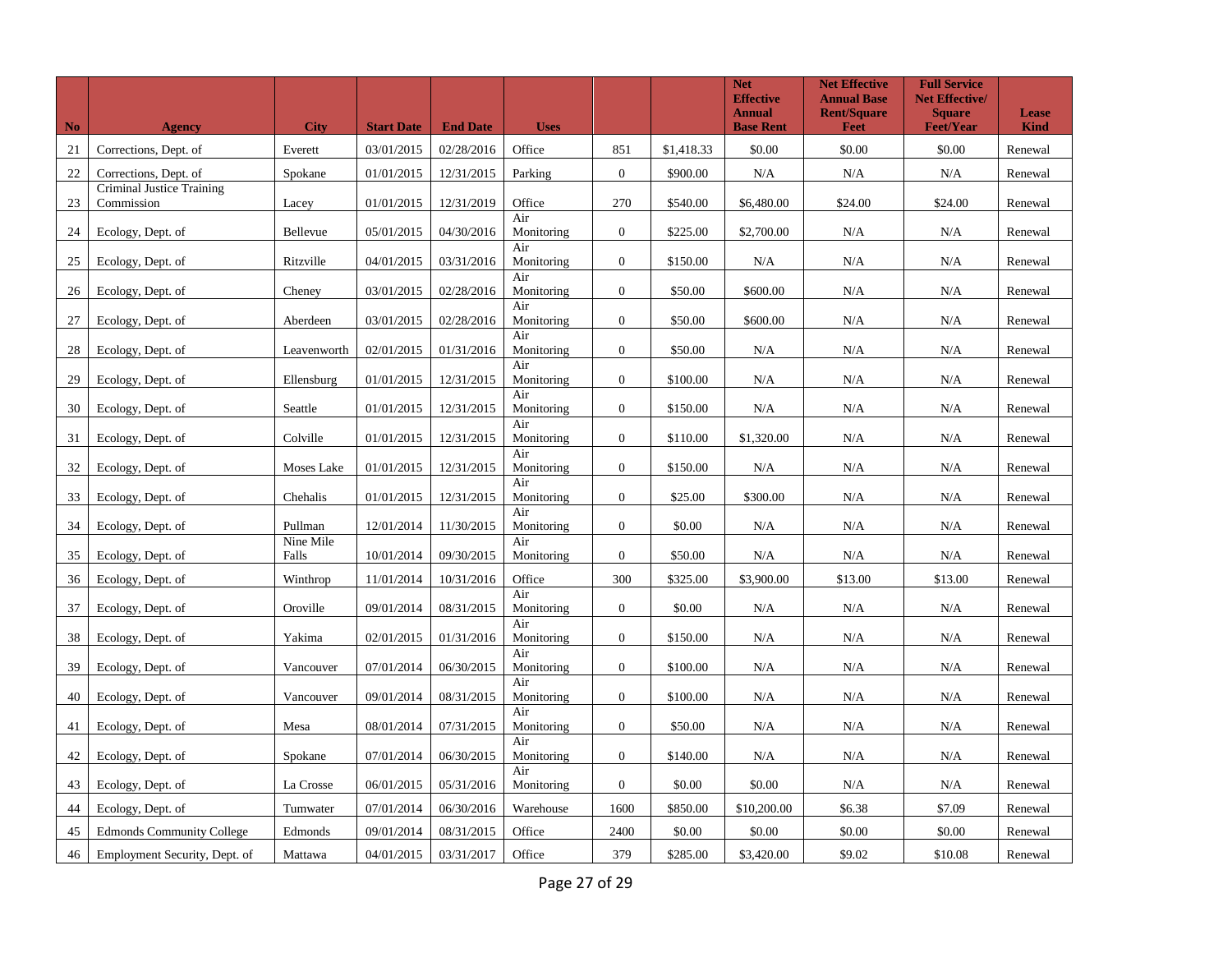| #        | <b>Agency</b>                                                 | <b>City</b>       | <b>Start Date</b>        | <b>End Date</b>          | <b>Uses</b>                                          |                |                        | <b>Net</b><br><b>Effective</b><br><b>Annual</b><br><b>Base Rent</b> | <b>Net Effective</b><br><b>Annual Base</b><br><b>Rent/Square</b><br>Feet | <b>Full Service</b><br><b>Net Effective/</b><br><b>Square</b><br><b>Feet/Year</b> | Lease<br><b>Kind</b> |
|----------|---------------------------------------------------------------|-------------------|--------------------------|--------------------------|------------------------------------------------------|----------------|------------------------|---------------------------------------------------------------------|--------------------------------------------------------------------------|-----------------------------------------------------------------------------------|----------------------|
| 47       | <b>Everett Community College</b>                              | Everett           | 07/01/2014               | 06/30/2016               | Miscellaneous                                        | $\overline{0}$ | \$0.00                 | N/A                                                                 | N/A                                                                      | N/A                                                                               | Renewal              |
| 48       | <b>Gambling Commission</b>                                    | Lacey             | 07/01/2014               | 06/30/2915               | Storage                                              | 100            | \$119.50               | \$1,434.00                                                          | \$14.34                                                                  | \$14.34                                                                           | Renewal              |
| 49       | Green River Community College                                 | Spokane           | 08/01/2014               | 07/31/2015               | Classroom,<br>Laboratory                             | 1200           | \$1,160.00             | N/A                                                                 | N/A                                                                      | N/A                                                                               | Renewal              |
| 50       | Licensing, Dept. of                                           | Davenport         | 01/01/2015               | 12/31/2015               | Office                                               | 130            | \$280.00               | \$3,360.00                                                          | \$25.85                                                                  | \$25.85                                                                           | Renewal              |
| 51       | Licensing, Dept. of                                           | Cheney            | 11/01/2014               | 10/31/2015               | Land                                                 | $\theta$       | \$3,150.00             | \$37,800.00                                                         | N/A                                                                      | N/A                                                                               | Renewal              |
| 52       | Licensing, Dept. of                                           | Friday<br>Harbor  | 01/01/2015               | 12/31/2015               | Office                                               | 1016           | \$250.00               | \$3,000.00                                                          | \$2.95                                                                   | \$2.95                                                                            | Renewal              |
| 53       | Licensing, Dept. of                                           | Pacific           | 08/01/2014               | 07/31/2015               | Land                                                 | $\mathbf{0}$   | \$6,100.00             | N/A                                                                 | N/A                                                                      | N/A                                                                               | Renewal              |
| 54       | Licensing, Dept. of leasing to<br>Private Entity              | Vancouver         | 07/01/2014               | 06/30/2017               | Office                                               | 1698           | \$2,405.50             | \$28,866.00                                                         | \$17.00                                                                  | \$17.00                                                                           | Renewal              |
| 55       | <b>Lottery Commission</b>                                     | Tacoma            | 07/01/2014               | 06/30/2016               | Miscellaneous                                        | $\mathbf{0}$   | \$4,500.00             | N/A                                                                 | N/A                                                                      | N/A                                                                               | Renewal              |
| 56       | <b>Lottery Commission</b>                                     | Tukwila           | 07/01/2014               | 06/30/2016               | Miscellaneous                                        | $\mathbf{0}$   | \$0.00                 | N/A                                                                 | N/A                                                                      | N/A                                                                               | Renewal              |
| 57       | Lower Columbia College                                        | Longview          | 09/01/2014               | 06/30/2015               | Classroom                                            | 5000           | \$2,398.00             | N/A                                                                 | N/A                                                                      | N/A                                                                               | Renewal              |
| 58       | Lower Columbia College                                        | Longview          | 08/01/2014               | 07/31/2015               | Miscellaneous                                        | 10000          | \$0.00                 | N/A                                                                 | N/A                                                                      | N/A                                                                               | Renewal              |
| 59       | Lower Columbia College                                        | Kelso             | 07/01/2014               | 06/30/2016               | Classroom                                            | 4500           | \$390.00               | N/A                                                                 | N/A                                                                      | N/A                                                                               | Renewal              |
| 60<br>61 | Natural Resources, Dept. of<br>Natural Resources, Dept. of    | Omak<br>Shelton   | 05/16/2015<br>07/01/2014 | 05/15/2020<br>06/30/2019 | Office,<br>Storage<br>Office,<br>Storage,<br>Parking | 4896<br>1798   | \$2,000.00<br>\$923.48 | \$24,000.00<br>\$11,081.76                                          | \$4.90<br>\$6.16                                                         | \$7.29<br>\$7.35                                                                  | Renewal              |
|          |                                                               |                   |                          |                          |                                                      |                |                        |                                                                     |                                                                          |                                                                                   | Renewal              |
| 62       | Natural Resources, Dept. of<br>Public Instruction,            | Tacoma            | 08/01/2014               | 07/31/2017               | Office                                               | 1400           | \$1,691.00             | \$21,326.40                                                         | \$15.23                                                                  | \$15.23                                                                           | Renewal              |
| 63<br>64 | Superintendent of<br>Public Instruction.<br>Superintendent of | Edmonds<br>Yakima | 01/01/2015<br>01/01/2015 | 12/31/2015<br>12/31/2015 | Office<br>Office                                     | 644<br>600     | \$1,000.00<br>\$675.00 | \$12,000.00<br>\$8,100.00                                           | \$18.63<br>\$13.50                                                       | \$19.58<br>\$13.50                                                                | Renewal<br>Renewal   |
| 65       | Services to the Blind, Dept. of                               | Olympia           | 07/01/2014               | 06/30/2016               | Miscellaneous                                        | 120            | \$232.90               | N/A                                                                 | N/A                                                                      | N/A                                                                               | Renewal              |
| 66       | South Puget Sound Community<br>College                        | Lacey             | 01/01/2015               | 12/31/2015               | Office                                               | 572            | \$831.60               | \$9,979.20                                                          | \$17.45                                                                  | \$17.45                                                                           | Renewal              |
| 67       | <b>Spokane Community Colleges</b>                             | Spokane           | 07/01/2014               | 06/30/2015               | Classroom                                            | 634            | \$808.50               | N/A                                                                 | N/A                                                                      | N/A                                                                               | Renewal              |
| 68       | Transportation, Dept. of                                      | Friday<br>Harbor  | 01/01/2015               | 12/31/2015               | Residential                                          | 1800           | \$1,725.00             | N/A                                                                 | N/A                                                                      | N/A                                                                               | Renewal              |
| 69       | Transportation, Dept. of                                      | Seattle           | 09/01/2014               | 08/31/2015               | Parking                                              | $\overline{0}$ | \$2,882.55             | N/A                                                                 | N/A                                                                      | N/A                                                                               | Renewal              |
| 70       | Transportation, Dept. of                                      | Anacortes         | 07/01/2014               | 06/30/2015               | Residential                                          | 1500           | \$2,600.00             | \$31,200.00                                                         | \$20.80                                                                  | \$20.80                                                                           | Renewal              |
| 71       | Transportation, Dept. of                                      | Seattle           | 08/01/2014               | 07/31/2015               | Parking                                              | $\mathbf{0}$   | \$400.00               | N/A                                                                 | N/A                                                                      | N/A                                                                               | Renewal              |
| 72       | Transportation, Dept. of                                      | Tumwater          | 07/01/2014               | 06/30/2015               | Warehouse                                            | 1080           | \$600.00               | \$7,200.00                                                          | \$6.67                                                                   | \$6.67                                                                            | Renewal              |
| 73       | Transportation, Dept. of                                      | Tumwater          | 07/01/2014               | 06/30/2015               | Warehouse                                            | 2600           | \$1,000.00             | \$12,000.00                                                         | \$4.62                                                                   | \$4.62                                                                            | Renewal              |